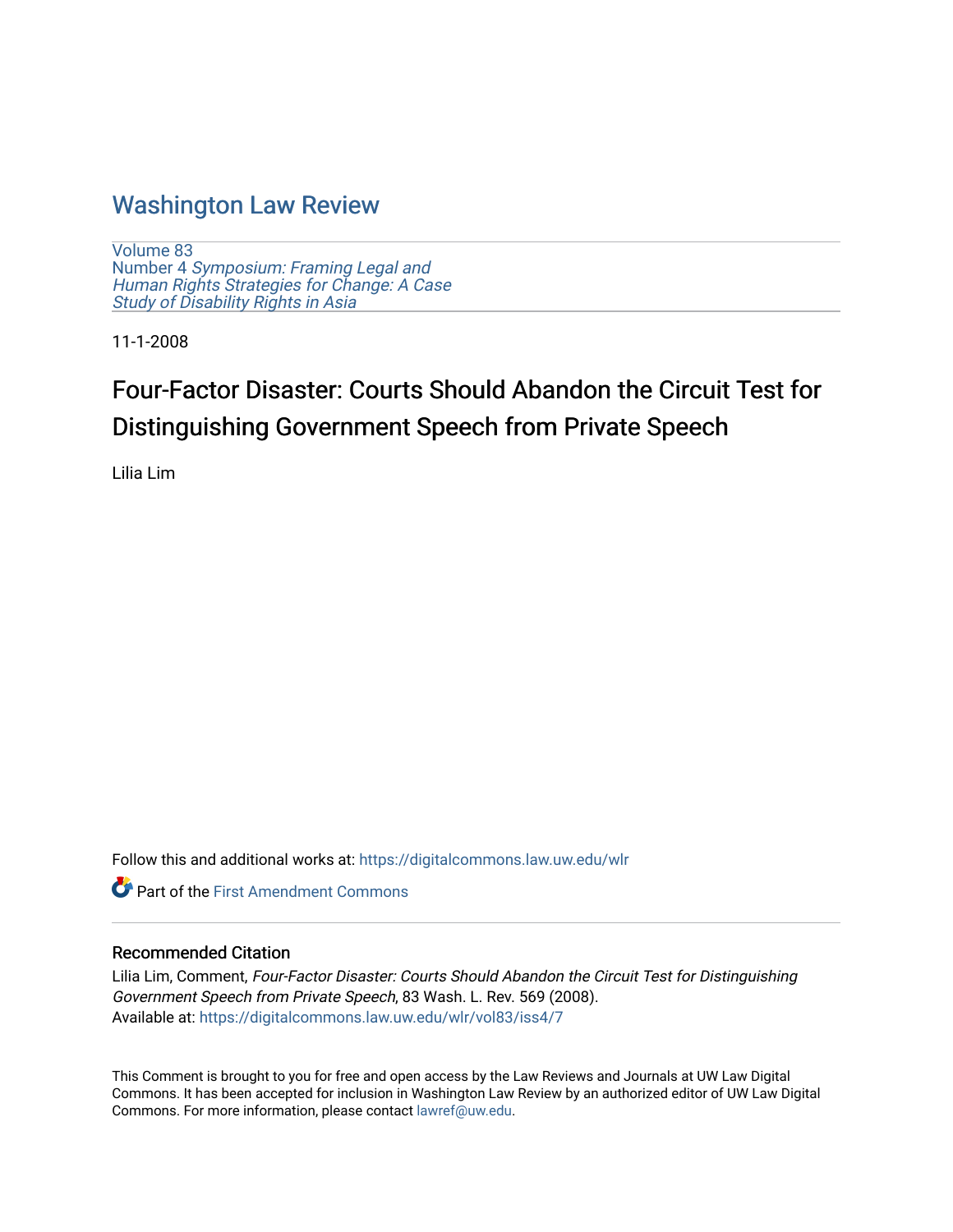# **FOUR-FACTOR DISASTER: COURTS SHOULD ABANDON THE CIRCUIT TEST FOR DISTINGUISHING GOVERNMENT SPEECH FROM PRIVATE SPEECH**

Lilia Lim

*Abstract:* A recent addition to First Amendment jurisprudence, the government-speech doctrine was developed by the Supreme Court to insulate government speech from certain First Amendment challenges. Broadly, the doctrine rests on the notion that when the government speaks for itself, it may say what it wishes. Recently, government entities facing claims of viewpoint discrimination against speech have asserted a government-speech defense, claiming that their viewpoint-based actions were justifiable because they were not regulating private speech but speaking for themselves. Several federal courts deciding these cases have applied a circuit-developed, four-factor test to determine whether the speech at issue was private speech or government speech. This test looks at the following factors: (1) the central purpose of the program in which the speech occurs, (2) the degree of editorial control exercised over the speech by the government or by private parties, (3) the identity of the literal speaker, and (4) whether the government or private parties bear the ultimate responsibility for the speech.

This Comment argues, for two principal reasons, that courts should abandon the fourfactor test for distinguishing government speech from private speech. First, in the face of the inherent malleability of the factors, courts applying the test have failed to produce a principled and consistent approach that guides future courts. Second, an application of the test to *Rust v. Sullivan*, 500 U.S. 173 (1991), the Supreme Court's original governmentspeech case, yields a result contrary to the Court's decision. This Comment does not propose an alternative to the four-factor test, but does suggest that courts, in fashioning a new approach, should adhere to the principles underlying two distinct lines of Supreme Court cases.

#### INTRODUCTION

What began as a system to facilitate the efficient identification of vehicles has in many states become a carnival of expression, as drivers maneuver the roads in vehicles bearing license plates with a myriad of messages and designs. "Specialty" license plates—those bearing background designs and messages different from those on standard-issue plates<sup>1</sup>—are now available in all states.<sup>2</sup> States' regulation of their

<sup>1. &</sup>quot;Specialty" plates differ from "vanity" plates, which feature number-and-letter configurations chosen by drivers. An example of a specialty plate is Illinois' "America Remembers" plate, which features the text "America Remembers" and "September 11, 2001" against a background design of the American flag. CyberDriveIllinois, America Remembers, http://www.cyberdriveillinois.com/ departments/vehicles/license\_plate\_guide/specialty\_plates/america\_remembers.html (last visited Oct. 24, 2008) ("America Remembers" specialty plate), *permanent copy available at*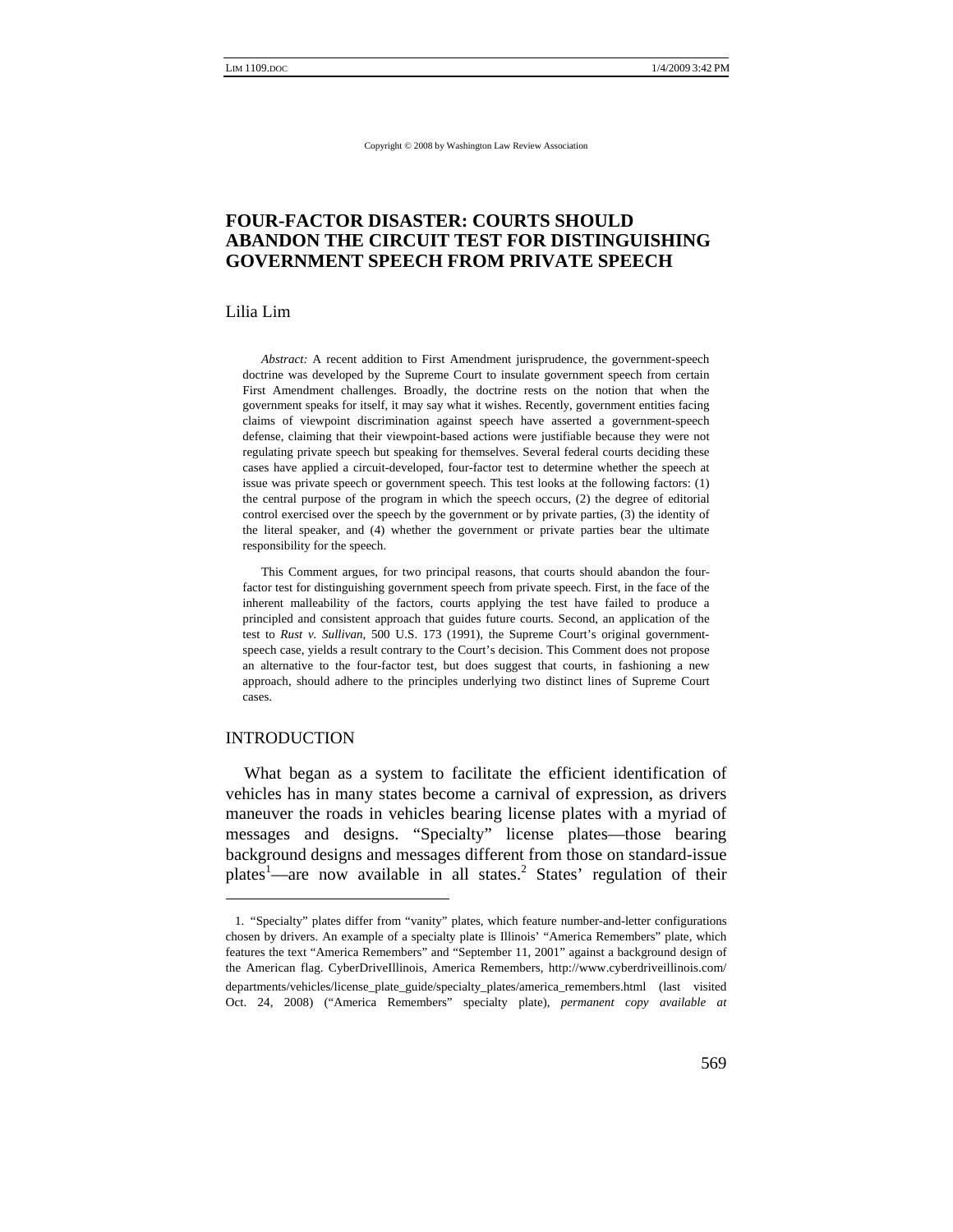specialty-plate programs has aroused controversy and litigation, as private parties argue that the states discriminated based on viewpoint in approving, denying, or modifying certain plates. $3$  States respond by arguing that specialty plates constitute the states' own speech, not private speech.<sup>4</sup> These cases are quintessential examples of private parties and government laying claim to the same speech.

While the Supreme Court has explained some of the things government can do when it is speaking,  $5$  it has not clearly explained how to tell whether government is speaking in the first place.<sup>6</sup> Identifying the speaker is important because government's regulation of private speech is subject to First Amendment principles that do not apply when it speaks for itself.<sup>7</sup> Grappling with this lack of clarity, courts in several circuits have applied a four-factor test to analyze the provenance of speech.<sup>8</sup>

4*. See Rose*, 361 F.3d at 792; *White*, 2007 WL 178455, at \*3; Ariz. Life Coal., Inc. v. Stanton, No. 2:03-CV-01691, 2005 WL 2412811, at \*2 (D. Ariz. Sept. 26, 2005), *rev'd*, 515 F.3d 956 (9th Cir. 2008); *Henderson*, 265 F. Supp. 2d at 713.

6*. See SCV*, 288 F.3d at 618 ("No clear standard has yet been enunciated in our circuit or by the Supreme Court for determining when the government is 'speaking' and thus able to draw viewpoint-based distinctions, and when it is regulating private speech and thus unable to do so.").

8*. See Stanton*, 515 F.3d at 965–68 (applying four-factor test to decide that specialty license plate was private speech); *Rose*, 361 F.3d at 793–94 (Choose Life message on specialty plate constituted hybrid of government and private speech); *SCV*, 288 F.3d at 619–21 (logo restriction on specialty plate of Sons of Confederate Veterans regulated private speech); Summum v. City of Ogden, 297 F.3d 995, 1004–05 (10th Cir. 2002) (Ten Commandments monument on city property was private

http://www.law.washington.edu/wlr/notes/83washlrev569n1.pdf. An example of a vanity plate might be the text "USA-911" on a standard-issue background.

<sup>2</sup>*. See* ANNE TEIGAN & NICHOLAS FARBER, NAT'L CONFERENCE OF STATE LEGISLATURES, TRANSPORTATION REVIEW: MOTOR VEHICLE REGISTRATION AND LICENSE PLATES 22–25 (2007), *available at* http://www.ncsl.org/print/transportation/license-registration07.pdf, *permanent copy available at* http://www.law.washington.edu/wlr/notes/83washlrev569n2.pdf. The number of specialty-plate designs offered by states varies significantly, from as few as five to more than seven hundred. *See id*.

<sup>3</sup>*. See, e.g.*, Ariz. Life Coal., Inc. v. Stanton, 515 F.3d 956, 960 (9th Cir. 2008); Planned Parenthood of S.C., Inc. v. Rose, 361 F.3d 786, 787–88 (4th Cir. 2004); Sons of Confederate Veterans, Inc. *ex rel*. Griffin v. Comm'n of Va. Dep't of Motor Vehicles (*SCV*), 288 F.3d 610, 614 (4th Cir. 2002); Choose Life Ill., Inc. v. White, No. 1:04-CV-04316, 2007 WL 178455, at \*3 (N.D. Ill. Jan. 19, 2007); Henderson v. Stalder, 265 F. Supp. 2d 699, 703–04 (E.D. La. 2003), *vacated on other grounds*, 407 F.3d 351 (5th Cir. 2005).

<sup>5</sup>*. See infra* notes 40–41 and accompanying text.

<sup>7</sup>*. See infra* note 38; *see also* Page v. Lexington County Sch. Dist., 531 F.3d 275, 288 (4th Cir. 2008) ("[T]he School District engaged in government speech and . . . its speech did not implicate the First Amendment or [plaintiff's] First Amendment rights."); *SCV*, 288 F.3d at 618 ("[E]ven ordinarily impermissible viewpoint-based distinctions drawn by the government may be sustained where the government itself speaks or where it uses private speakers to transmit its message.").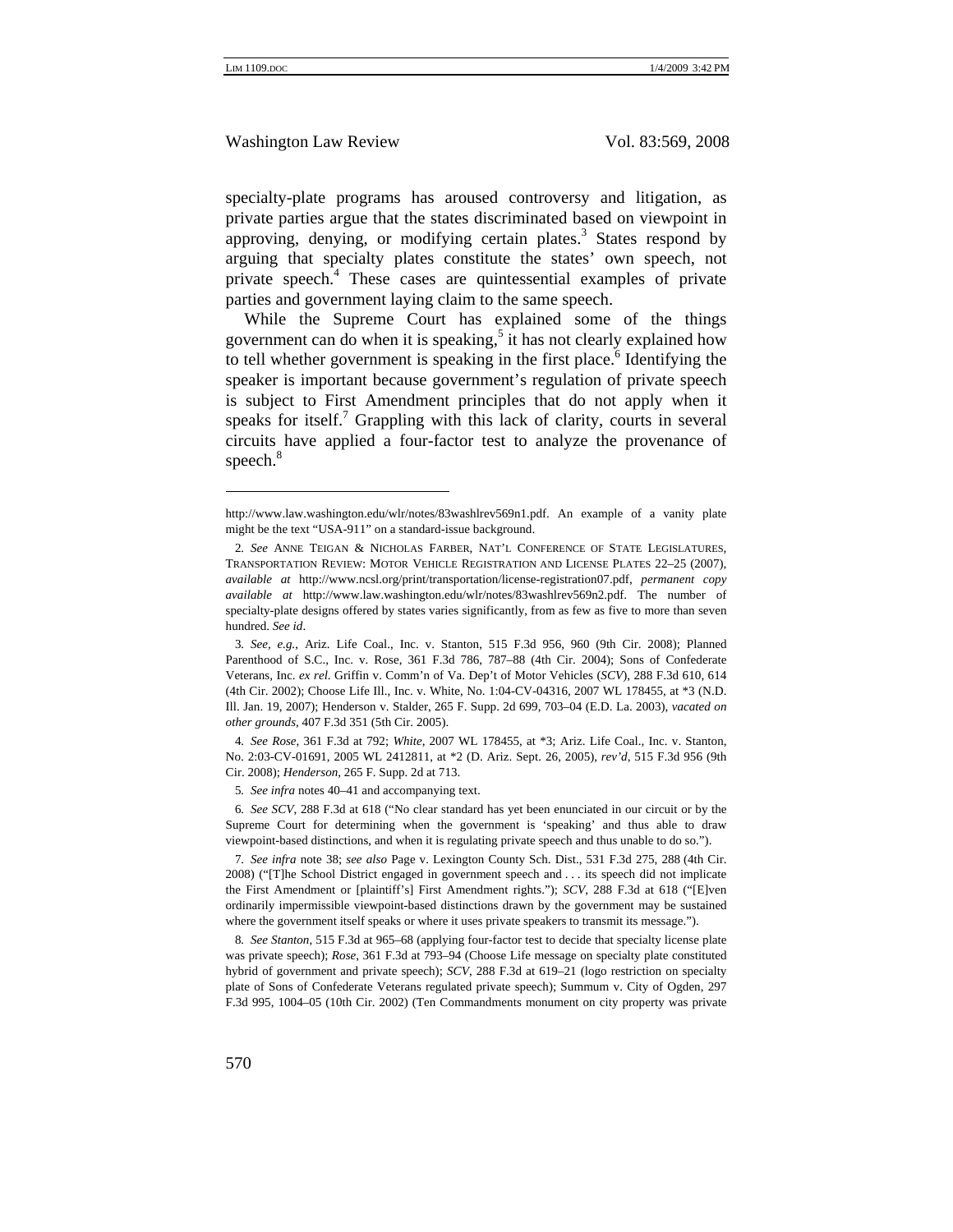This Comment argues that federal courts should abandon the test. Its factors are inherently malleable, and the emerging case law has not clarified their meanings. Courts cannot apply the test in a consistent and predictable manner to future cases. Moreover, it produces outcomes inconsistent with Supreme Court precedent.

Because cases in which government invokes the government-speech defense almost always implicate government property or instrumentalities, Part I provides a brief overview of public-forum principles. Part II summarizes the Supreme Court's government-speech cases, while Part III describes a different line of cases, those in which the Court has held that government may make content-based decisions about private speech that it will make available to the public. Part IV describes the origins of the four-factor test and how courts have applied it. Finally, Part V argues that courts should stop using the four-factor test for distinguishing government speech from private speech. While this Comment does not suggest an alternative approach, it argues that courts should adhere to the principles underlying two distinct lines of cases as they formulate a different approach.

#### I. GOVERNMENT MUST MAINTAIN VIEWPOINT NEUTRALITY IN FORUMS FOR PRIVATE SPEECH

People often express themselves on government property—they may, for example, distribute literature on public sidewalks<sup>9</sup> or produce plays in government-owned theaters.<sup>10</sup> And while this speech enjoys First Amendment protections, it "is not thereby accorded a guaranteed forum on all property owned by the State."11 Government uses its property to accomplish many different purposes—some that are amenable to all speakers, some that can accommodate certain conversations but not

speech); Wells v. City & County of Denver, 257 F.3d 1132, 1141–42 (10th Cir. 2001) (sign listing private sponsors of public holiday display constituted government speech); *White*, 2007 WL 178455, at \*4–7 (message on specialty plates constituted private speech); *Stanton*, 2005 WL 2412811, at \*3–6 (specialty plates were government speech); Chiras v. Miller, No. 3:03-CV-02651, 2004 WL 1660388, at \*6–8 (N.D. Tex. July 23, 2004) (classroom use of textbook was not pure government speech), *aff'd on different grounds*, 432 F.3d 606 (5th Cir. 2005); *Henderson*, 265 F. Supp. 2d at 715–17 (specialty plates were private speech); Cimarron Alliance Found. v. City of Okla. City, 290 F. Supp. 2d 1252, 1257–59 (W.D. Okla. 2002) (city's banner program constituted government speech).

 <sup>9.</sup> *See* United States v. Grace, 461 U.S. 171, 173 (1983).

<sup>10.</sup> *See* Se. Promotions, Ltd. v. Conrad, 420 U.S. 546, 547–548 (1975).

<sup>11.</sup> Capitol Square Review & Advisory Bd. v. Pinette, 515 U.S. 753, 761 (1995).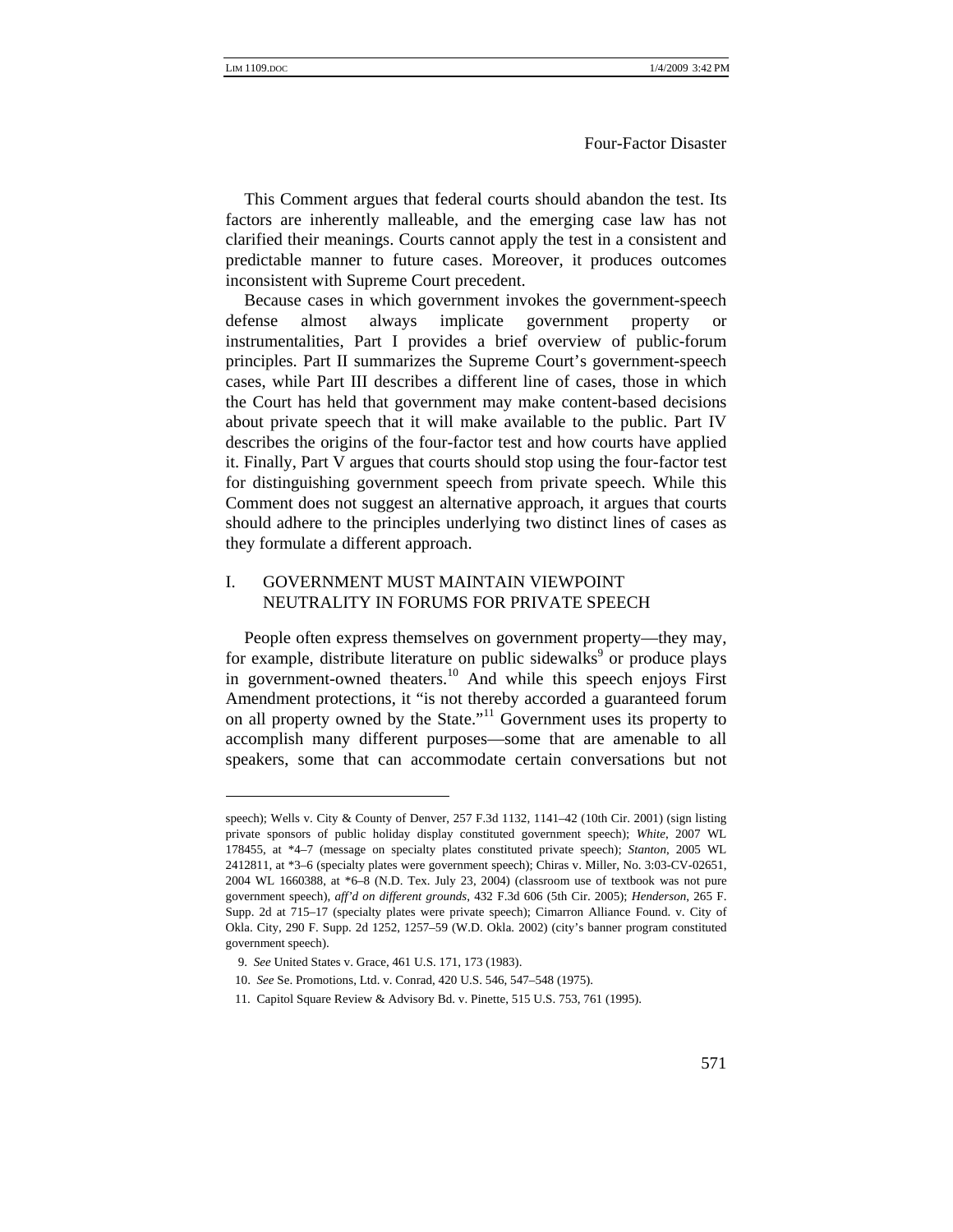others, and some that are inconsistent with any right of speech access whatsoever. When government restricts speech that takes place on its property or through its instrumentalities, courts apply public-forum principles to determine whether those restrictions are constitutional.<sup>12</sup>

The Supreme Court has recognized three categories of forums for speech: traditional public forums, designated public forums (with its sub-category of limited public forums),  $13$  and nonpublic forums.<sup>14</sup> While speakers' protections differ depending on which type of forum is involved, government may not discriminate based on viewpoint in any forum. $15$ 

Traditional public forums are properties such as "streets and parks which . . . time out of mind, have been used for purposes of assembly, communicating thoughts between citizens, and discussing public questions."<sup>16</sup> Government may place reasonable time, place, and manner restrictions on speech in traditional public forums if they are viewpointneutral, narrowly tailored to serve a significant governmental interest, and leave open ample alternative channels for communication.<sup>17</sup> Content-based regulations of speech are permissible if they serve a compelling state interest and are narrowly drawn to achieve that end.<sup>18</sup>

Designated public forums consist of property not historically devoted to public expression, but which government has opened for that purpose.<sup>19</sup> For example, courts have described university meeting

<sup>12.</sup> Cornelius v. NAACP Legal Def. & Educ. Fund, Inc., 473 U.S. 788, 800 (1985) ("[T]he extent to which the Government can control access depends on the nature of the relevant forum."). For more extensive overviews of the public-forum doctrine, see 1 RODNEY A. SMOLLA, SMOLLA & NIMMER ON FREEDOM OF SPEECH §§ 8:1–52 (2007), and RUSSELL L. WEAVER & DONALD E. LIVELY, UNDERSTANDING THE FIRST AMENDMENT 116–24 (2d. ed. 2006).

<sup>13.</sup> Courts sometimes express confusion about the difference between limited public forums and nonpublic forums. *See, e.g.*, Gentala v. City of Tucson, 213 F.3d 1055, 1062 n.4 (9th Cir. 2000); People for the Ethical Treatment of Animals v. Giuliani, 105 F. Supp. 2d 294, 307 n.9 (S.D.N.Y. 2000). At least one court explained that general access indicates a designated public forum, while selective access indicates a non-public forum. Warren v. Fairfax County, 169 F.3d 190, 205 (4th Cir. 1999) (citing Ark. Educ. Television Comm'n v. Forbes, 523 U.S. 666, 679–80 (1998)).

<sup>14</sup>*. See* Perry Educ. Ass'n v. Perry Local Educators' Ass'n, 460 U.S. 37, 46 (1983) (describing "[p]ublic property which is not by tradition or designation a forum for public communication").

<sup>15.</sup> Sons of Confederate Veterans, Inc. *ex rel*. Griffin v. Comm'n of Va. Dep't of Motor Vehicles (*SCV*), 288 F.3d 610, 616 n.4 (4th Cir. 2002) (citing Rosenberger v. Rector & Visitors of Univ. of Va., 515 U.S. 819, 829–30 (1995), for the proposition that viewpoint discrimination is presumptively impermissible in all forums for private speech).

<sup>16</sup>*. Perry*, 460 U.S. at 45 (internal quotation omitted).

<sup>17.</sup> Ward v. Rock Against Racism, 491 U.S. 781, 791 (1989).

<sup>18</sup>*. Perry*, 460 U.S. at 45.

<sup>19</sup>*. Id*.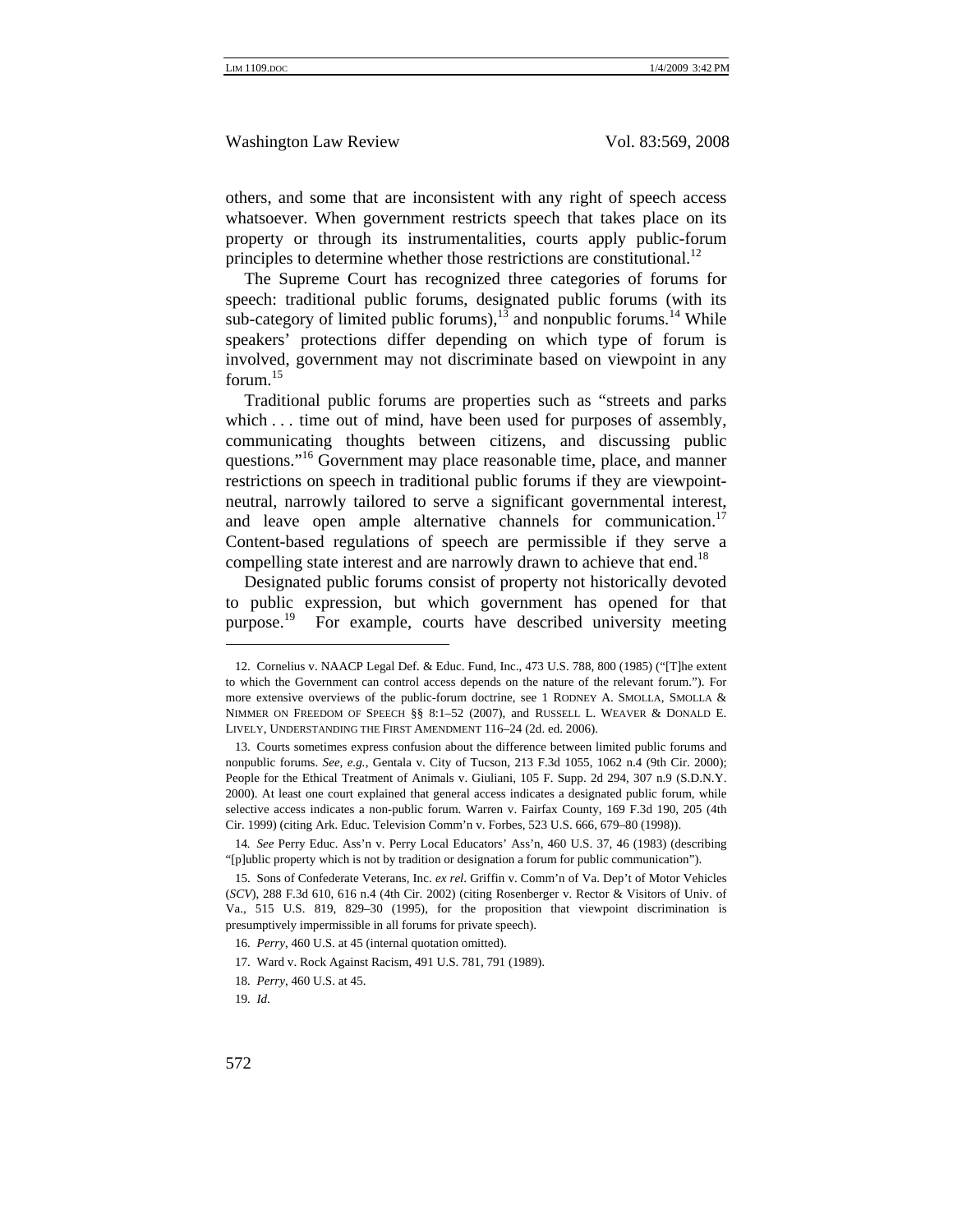facilities<sup>20</sup> and municipal theaters as designated public forums.<sup>21</sup> The same requirements that apply to traditional public forums govern designated public forums, but government retains the right to modify the designated public forum's use or close it altogether.<sup>22</sup>

Limited public forums, a type of designated public forum, are devoted to particular conversations—for use by certain groups or for the discussion of certain topics. $23$  Limited public forums have been recognized in school facilities opened to after-school use by various social and civic groups in the community,  $^{24}$  and in university funding for student publications.<sup>25</sup> In these forums, the government "has power to preserve the property under its control for the use to which it is lawfully dedicated."<sup>26</sup> But that power does not include the right to discriminate against disfavored viewpoints; while the government may exclude speakers who wish to address subjects not under discussion, it may not prohibit speakers from offering their opinions about an otherwise permitted subject. $27$ 

Nonpublic forums include all other government property, $^{28}$  with the caveat that some properties are not classified as forums at all.<sup>29</sup>

<sup>20.</sup> Widmar v. Vincent, 454 U.S. 263, 267–68 (1981). The Court explained in a later case that *Widmar* involved a designated public forum. Ark. Educ. Television Comm'n v. Forbes, 523 U.S. 666, 679 (1998) ("[T]he government creates a designated public forum when it makes its property generally available to a certain class of speakers, as the university made its facilities generally available to student groups in *Widmar.*").

<sup>21.</sup> Se. Promotions, Ltd. v. Conrad, 420 U.S. 546, 555 (1975).

<sup>22</sup>*. See Perry*, 460 U.S. at 45–46 ("Although a state is not required to indefinitely retain the open character of the facility, as long as it does so it is bound by the same standards as apply in a traditional public forum.").

<sup>23</sup>*. See* Good News Club v. Milford Cent. Sch., 533 U.S. 98, 106 (2001).

<sup>24</sup>*. Id*.

<sup>25</sup>*.* Rosenberger v. Rector & Visitors of Univ. of Va., 515 U.S. 819, 829–30 (1995).

<sup>26.</sup> Greer v. Spock, 424 U.S. 828, 836 (1976) (quoting Adderley v. Florida, 385 U.S. 39, 47 (1966)).

<sup>27.</sup> Cornelius v. NAACP Legal Def. & Educ. Fund, Inc., 473 U.S. 788, 806 (1985).

<sup>28</sup>*. See* Perry Educ. Ass'n v. Perry Local Educators' Ass'n, 460 U.S. 37, 46 (1983).

<sup>29</sup>*. See* Ark. Educ. Television Comm'n v. Forbes, 523 U.S. 666, 672–73 (1998) ("[T]he public forum doctrine should not be extended in a mechanical way to the very different context of public television broadcasting. . . . In the case of television broadcasting, . . . broad rights of access for outside speakers would be antithetical, as a general rule, to the discretion that stations and their editorial staff must exercise to fulfill their journalistic purpose and statutory obligations."); Nat'l Endowment for the Arts v. Finley, 524 U.S. 569, 585–88 (1998) (explaining that program awarding arts funding under competitive criteria differed from program in *Rosenberger*, where the government had created a limited public forum). For a discussion of *Forbes* and *Finley*, see *infra* Part III.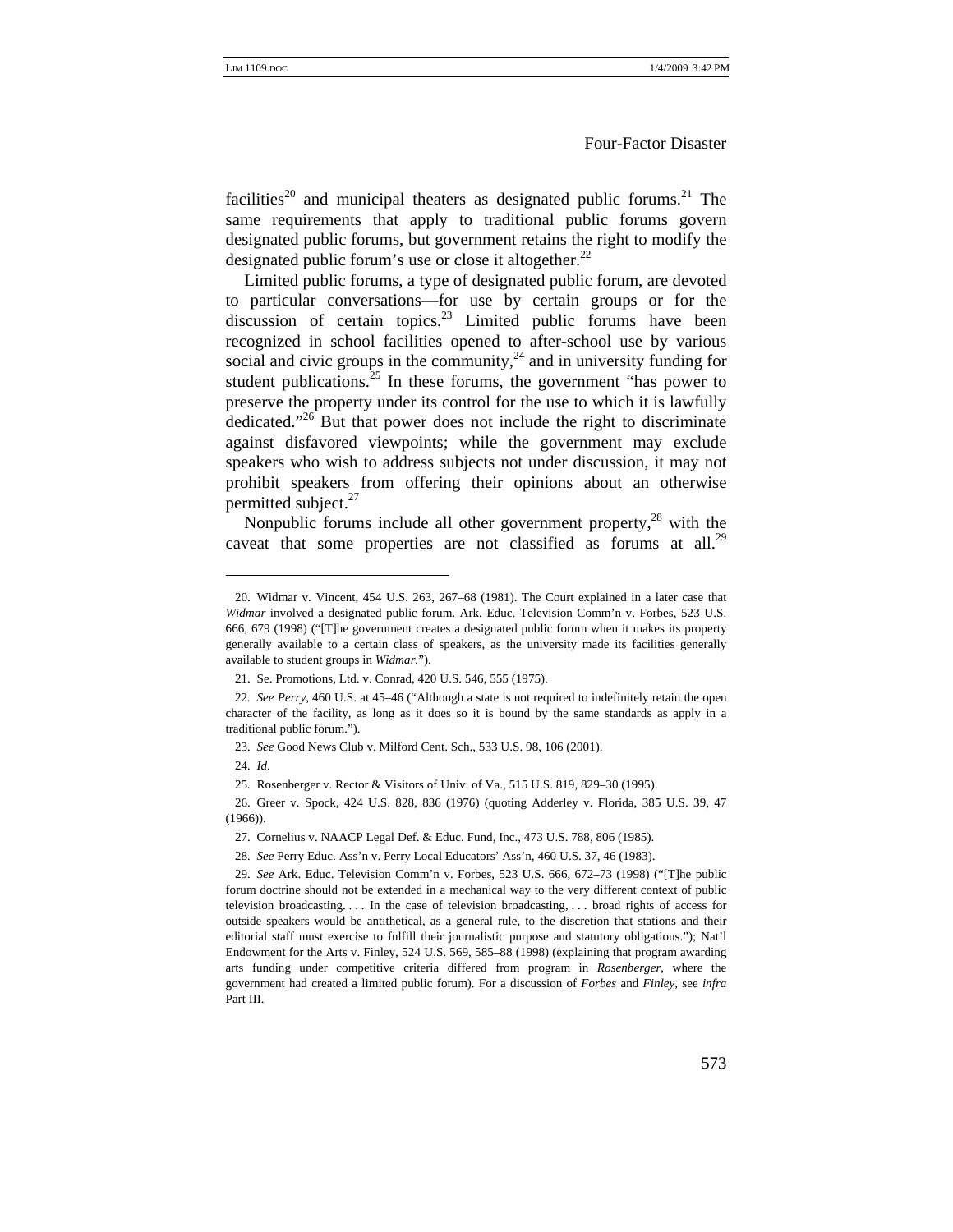Examples of nonpublic forums are the Combined Federal Campaign (an annual fundraising drive allowing approved charitable groups to solicit donations) $30$  and a school's internal mail system. $31$  Restrictions on speech in nonpublic forums are subject to the same rules that apply to limited public forums: $32$  they must be reasonable in light of the purpose served by the forum.<sup>33</sup> Furthermore, although government may restrict the subject matter of speech, it may not exclude speakers based on viewpoint.<sup>34</sup>

Public-forum principles are frequently implicated in cases where government invokes a government-speech defense against claims of viewpoint discrimination, because the disputed speech often takes place on government property or through government instrumentalities.<sup>35</sup> Typically, the plaintiff argues that the government has created a forum by making its property available to private speakers,  $36$  while the government claims the speech as its own, contending that it has not created a forum to which the plaintiff is entitled access.<sup>37</sup> While publicforum principles apply when private speech takes place on government property, they do not apply to the government's own speech.<sup>38</sup>

34*. See id*.

35*. See, e.g*., *Rosenberger*, 515 U.S. 819; Page v. Lexington County Sch. Dist., 531 F.3d 275 (4th Cir. 2008); Ariz. Life Coal., Inc. v. Stanton, 515 F.3d 956 (9th Cir. 2008); Am. Civil Liberties Union of Tenn. v. Bredesen, 441 F.3d 370 (6th Cir. 2006); People for the Ethical Treatment of Animals, Inc. v. Gittens, 414 F.3d 23 (D.C. Cir. 2005).

36*. See, e.g*., Brief of Appellants at 15, *Stanton*, 515 F.3d 956 (No. 05-16971), 2006 WL 3032960 (arguing that state's license plates were a designated public forum); Appellants' Brief at 24, *Page*, 531 F.3d 275 (No. 07-1697), 2007 WL 2988073 (arguing school district created forum through web site linking to third-party sites).

37*. See, e.g.*, Appellees' Answering Brief at 12–31, *Stanton*, 515 F.3d 956 (No. 05-16971), 2006 WL 2983500 (arguing that Arizona's special organization plates were government speech and a nonpublic forum from which exclusion of Life Coalition was reasonable and viewpoint-neutral); Response Brief for Appellee Lexington County School District One at 26–31, *Page*, 531 F.3d 275 (No. 07-1697), 2007 WL 4114512 (arguing that school district did not create a forum and that web links to third-party sites constituted government speech).

38*. See* Bd. of Regents of Univ. of Wis. Sys. v. Southworth, 529 U.S. 217, 234–35 (2000) ("Our decision ought not to be taken to imply that in other instances the University, its agents or employees, or—of particular importance—its faculty, are subject to the First Amendment analysis which controls in this case. Where the University speaks, either in its own name through its regents or officers, or in myriad other ways through its diverse faculties, the analysis likely would be

<sup>30</sup>*. Cornelius*, 473 U.S. at 805.

<sup>31</sup>*. Perry*, 460 U.S. at 46.

<sup>32</sup>*. Id*. at 46 ("[T]he state may reserve the forum for its intended purposes, communicative or otherwise, as long as the regulation on speech is reasonable and not an effort to suppress expression merely because public officials oppose the speaker's view.").

<sup>33</sup>*. See* Rosenberger v. Rector & Visitors of Univ. of Va., 515 U.S. 819, 829 (1995).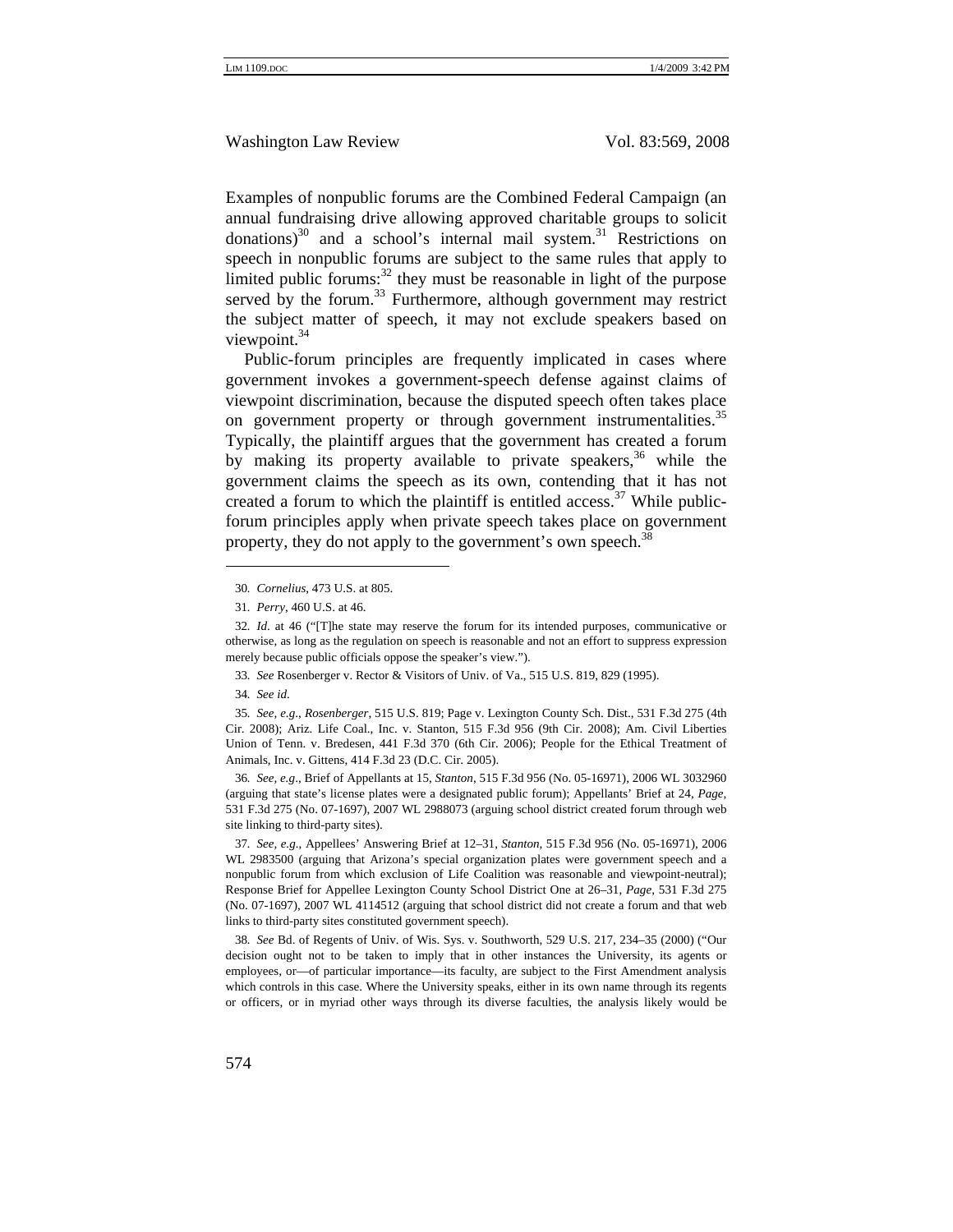#### II. GOVERNMENT CAN FAVOR ITS OWN VIEWPOINT OVER OTHERS WHEN IT SPEAKS FOR ITSELF

Government engages in speech activity to carry out its many functions.<sup>39</sup> When government speaks, its "power to choose and tailor its message includes the discretion to promote policies and values of its own choosing free from forum analysis or the viewpoint-neutrality requirement."<sup>40</sup> Under the government-speech doctrine, government may express a preferred viewpoint, fund certain programs without funding others, and take certain measures to control its own message.<sup>41</sup> That does not mean that all speech that is somehow supported by government is subject to the whims of the state. Government may not discriminate based on viewpoint when it facilitates private speech<sup>42</sup> or encourages a diversity of speech from private speakers.<sup>43</sup>

The origins of the government-speech doctrine lie in *Rust v*. *Sullivan*, 44 a case involving congressional funding of family-planning services under Title  $X<sup>45</sup>$  Congress was willing to fund every familyplanning technique but one—abortion.<sup>46</sup> A program restriction prevented a healthcare provider from answering a pregnant woman's questions about abortion—for instance, if she asked where to get one.<sup>47</sup> The

- 43*. See Rosenberger*, 515 U.S. at 834.
- 44. 500 U.S. 173 (1991).
- 45*. Id*. at 177–78.

47*. See id*. at 180.

altogether different. The Court has not held, or suggested, that when the government speaks the rules we have discussed come into play.") (citation omitted); Wells v. City & County of Denver, 257 F.3d 1132, 1139 (10th Cir. 2001) ("When the government speaks, either directly or through private intermediaries, it is constitutionally entitled to make 'content-based choices' and to engage in 'viewpoint-based funding decisions.'" (quoting *Rosenberger*, 515 U.S. at 833, and Legal Services Corp. v. Velazquez, 531 U.S. 533, 541 (2001), respectively)). *But see* W. Alexander Evans, Comment, *License to Discriminate: "Choose Life" License Plates and the Government Speech Doctrine*, 8 NEV. L.J. 765, 766 (2008) (suggesting that courts do not need to determine who is speaking when access to a forum is at issue); Alana C. Hake, Comment, *The States, a Plate, and the First Amendment: The "Choose Life" Specialty License Plate as Government Speech*, 85 WASH. U. L. REV. 409, 447 (2007) (proposing a "forum-accountability" principle by which courts should determine whether states' viewpoint-based actions are constitutional as "government speech").

<sup>39</sup>*. See Southworth*, 529 U.S. at 229; Sons of Confederate Veterans, Inc. *ex rel*. Griffin v. Comm'n of Va. Dep't of Motor Vehicles (*SCV*), 288 F.3d 610, 616–17 (4th Cir. 2002).

<sup>40.</sup> W. Va. Ass'n of Club Owners & Fraternal Servs., Inc. v. Musgrave, 512 F. Supp. 2d 424, 430 (S.D. W. Va. 2007) (internal citations omitted).

<sup>41</sup>*. See* Rust v. Sullivan, 500 U.S. 173, 193 (1991); *SCV*, 288 F.3d at 616–17.

<sup>42</sup>*. See Velazquez*, 531 U.S. at 542–49.

<sup>46</sup>*. See id*. at 178.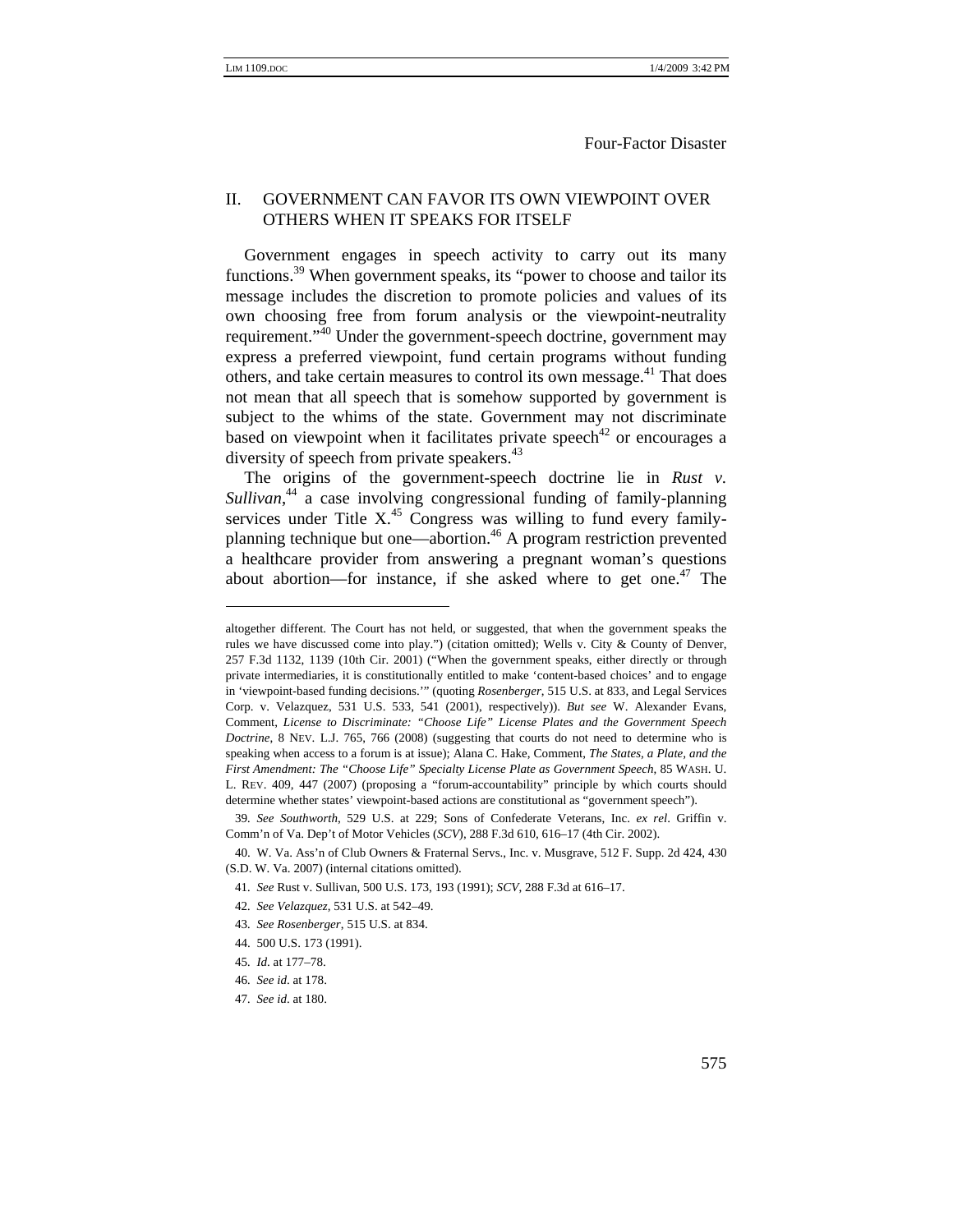provider was permitted to say that "the project does not consider abortion an appropriate method of family planning and therefore does not counsel or refer for abortion."48 The Supreme Court upheld the regulations against the providers' challenge that the regulations abridged their free-speech rights.49 The Court framed a Title X provider's discussion with a pregnant patient as part of a larger government program that Congress had the right to shape.<sup>50</sup> In effect, the provider's speech was the government's speech.<sup>51</sup> The Court also pointed out that "[t]o hold that the Government unconstitutionally discriminates on the basis of viewpoint when it chooses to fund a program dedicated to advance certain permissible goals, because the program in advancing those goals necessarily discourages alternative goals, would render numerous Government programs constitutionally suspect."<sup>52</sup> The Court illustrated the principle with an example: Congress, in establishing a program to encourage other countries to adopt democratic principles, did not also have to fund a program encouraging communism and fascism.<sup>53</sup>

In *Legal Services Corp. v. Velazquez*, 54 the Court was faced with facts similar to those in *Rust*, but reached a very different conclusion, finding that Congress had discriminated against private speakers.<sup>55</sup> Congress had allocated funds to the Legal Services Corporation (LSC), a federal nonprofit corporation, to provide legal assistance to indigent persons unable to afford representation.<sup>56</sup> A program restriction prohibited funding of legal representation that involved an effort to amend or otherwise challenge existing welfare law.<sup>57</sup> The Court found LSC's argument—that *Rust* squarely governed the case<sup>58</sup>—unavailing.<sup>59</sup> The

57*. Id*. at 536–37.

<sup>48</sup>*. Id*.

<sup>49</sup>*. Id*. at 192.

<sup>50</sup>*. See id*. at 193–94.

<sup>51.</sup> Although the *Rust* opinion did not include the explicit language "government speech," the Court later recognized that "the counseling activities of the doctors under Title X amounted to governmental speech . . . ." Legal Servs. Corp. v. Velazquez, 531 U.S. 533, 541 (2001).

<sup>52.</sup> Rust v. Sullivan, 500 U.S. 173, 194 (1991).

<sup>53</sup>*. Id*.

<sup>54. 531</sup> U.S. 533 (2001).

<sup>55</sup>*. Id*. at 537.

<sup>56</sup>*. Id*. at 536.

<sup>58.</sup> Brief for Petitioner Legal Services Corp. at 24, Legal Servs. Corp. v. Velazquez, 531 U.S. 533 (2001) (Nos. 99-603, 99-960), 2000 WL 772605.

<sup>59</sup>*. Velazquez,* 531 U.S. at 542–43.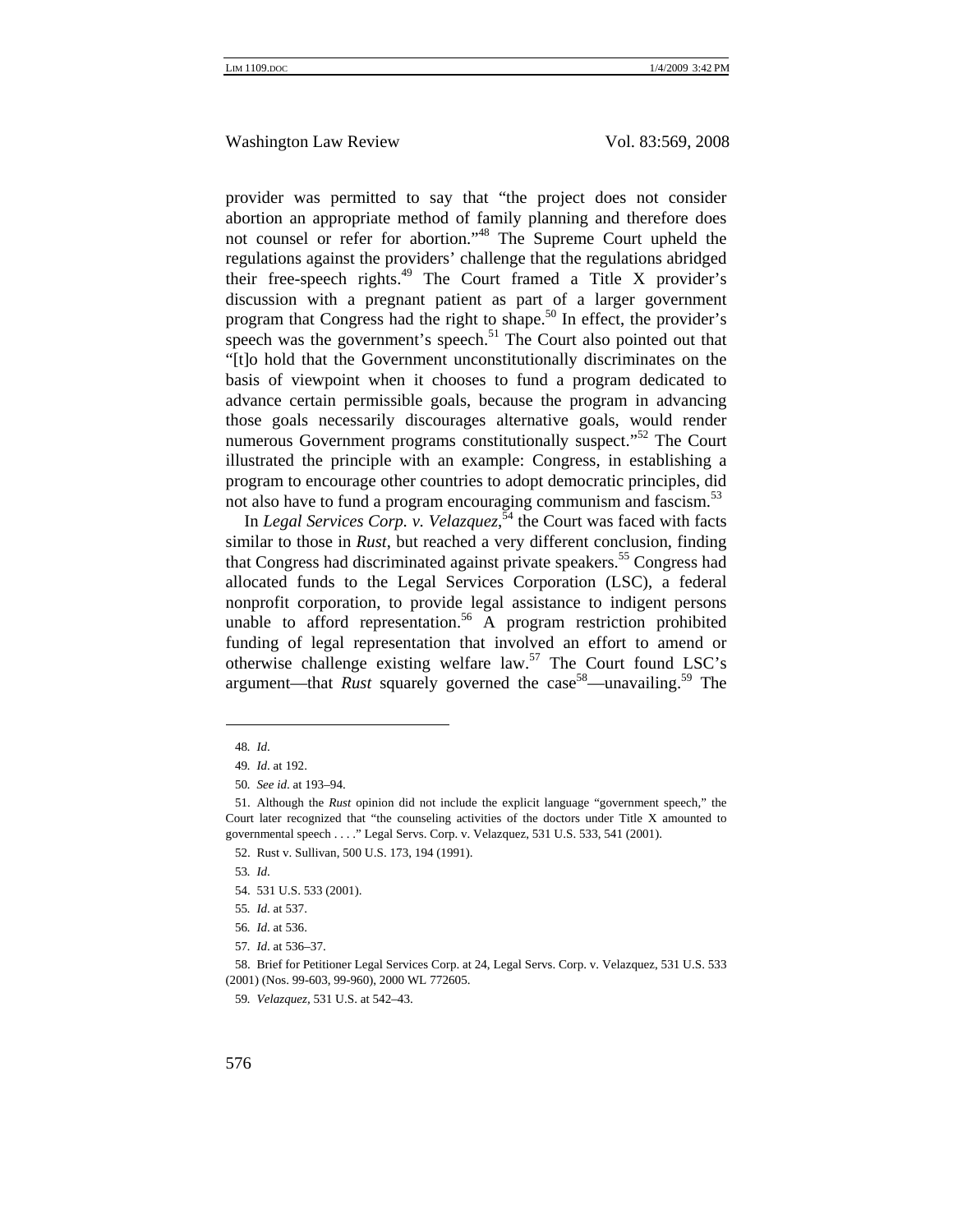Court unequivocally concluded that "[t]he advice from the attorney to the client and the advocacy by the attorney to the courts cannot be classified as governmental speech even under a generous understanding of the concept.<sup>"60</sup>

The Court distinguished the facts before it from those in *Rust*. Unlike a doctor who received Title X funds so he or she could communicate the government's message, the LSC-funded lawyer "[spoke] on the behalf of his or her private, indigent client." Further, there was no "programmatic message" as there had been in *Rust*. 62 Whereas Congress had communicated in Title X that it found birth preferable to abortion.<sup>63</sup> the regulation at issue in *Velazquez* contained no message; it was "designed to insulate the Government's interpretation of the Constitution from judicial challenge."<sup>64</sup>

In *Rosenberger v. Rector & Visitors of University of Virginia*,<sup>65</sup> the Court considered whether the government-speech doctrine allows the State to discriminate based on viewpoint when it funds a diversity of speakers.<sup>66</sup> A University of Virginia student organization seeking to publish a newspaper had sought funding from the university under a program that subsidized the printing costs of student groups.<sup>67</sup> The University denied the funding request because the newspaper "promote[d] or manifest[ed] a particular belie[f] in or about a deity or an ultimate reality."<sup>68</sup> The Court rejected the government's argument that *Rust* was controlling.69 It found that the university had created a "metaphysical" limited public forum by financing the fund, $\frac{70}{10}$  and that denying funding to the student organization amounted to viewpoint discrimination.<sup>71</sup> The Court clarified that although the State may shape the contours of its own message,<sup>72</sup> "[i]t does not follow ... that

<sup>60</sup>*. Id*.

<sup>61</sup>*. Id*. at 542.

<sup>62</sup>*. Id*. at 548.

<sup>63</sup>*. See* Rust v. Sullivan, 500 U.S. 173, 192–93 (1991).

<sup>64</sup>*. Velazquez,* 531 U.S. at 548.

<sup>65. 515</sup> U.S. 819 (1995).

<sup>66</sup>*. See id.* at 832–34.

<sup>67</sup>*. Id.* at 822–27.

<sup>68</sup>*. Id.* at 827.

<sup>69</sup>*. See id.* at 833–34.

<sup>70</sup>*. Id.* at 830.

<sup>71</sup>*. See id.* at 845.

<sup>72</sup>*. Id.* at 833.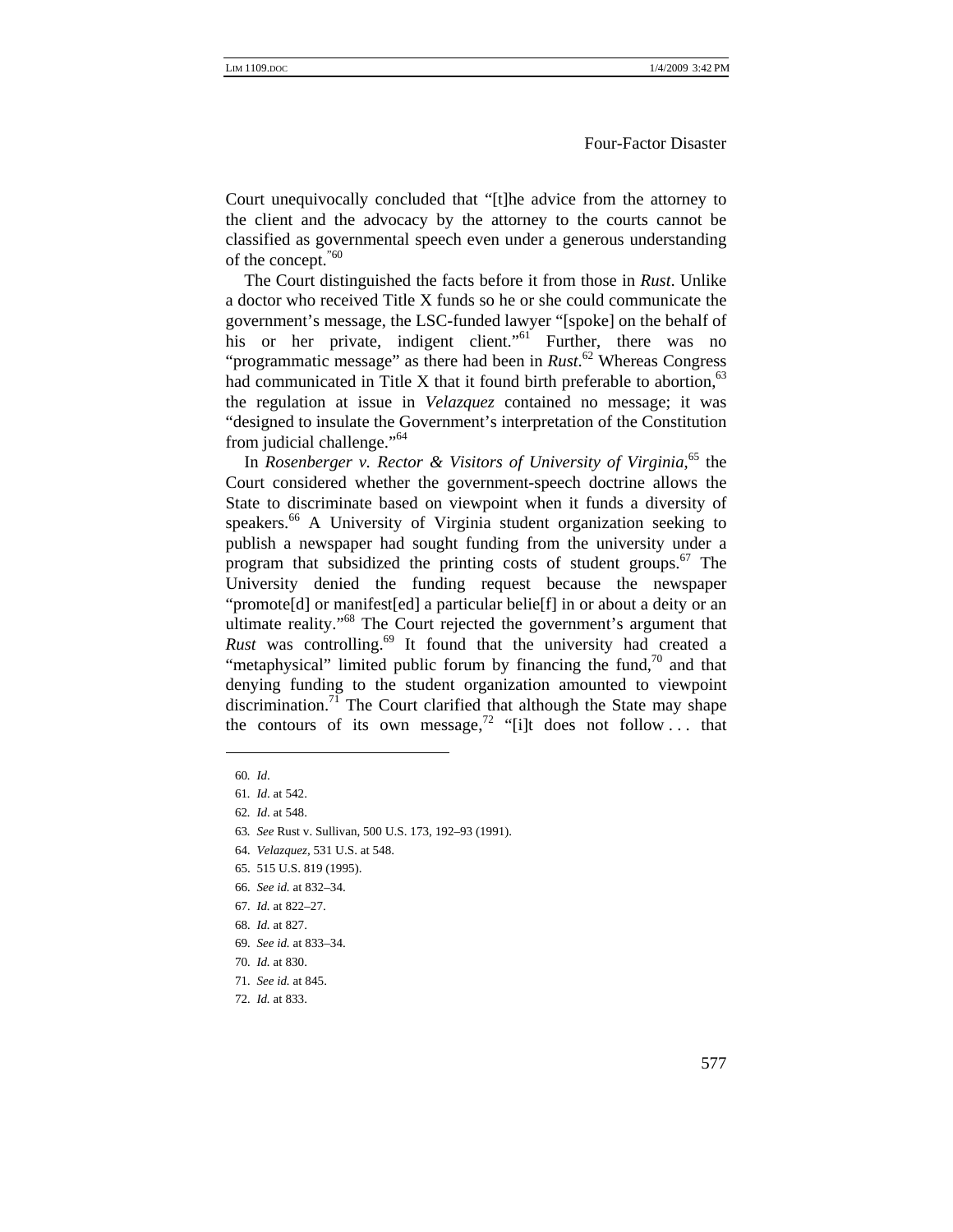viewpoint-based restrictions are proper when the University does not itself speak or subsidize transmittal of a message it favors but instead expends funds to encourage a diversity of views from private speakers."<sup>73</sup>

The differences in these cases' outcomes, particularly between *Rust* and *Velazquez*, demonstrate how blurry the line is between government speech and private speech. Justice Scalia, in a sharp dissent in *Velazquez*, invoked stare decisis, writing that the LSC subsidy was "indistinguishable in all relevant respects from the subsidy upheld in *Rust v. Sullivan*<sup>74</sup> and that there was "no legitimate basis for declaring [the regulation] facially unconstitutional.<sup> $75$ </sup> On the distinction the majority drew between the permissible government speech in *Rust* and the impermissible restriction on private speech in *Velazquez*, he wrote:

If the private doctors' confidential advice to their patients at issue in *Rust* constituted "government speech," it is hard to imagine what subsidized speech would *not* be government speech. Moreover, the majority's contention that the subsidized speech in these cases is not government speech because the lawyers have a professional obligation to represent the interests of their clients founders on the reality that the doctors in *Rust* had a professional obligation to serve the interests of their patients . . . which at the time of *Rust* we had held to be highly relevant to the permissible scope of federal regulation . . . . Even respondents agree that "the true speaker in *Rust* was not the government, but a doctor."<sup>76</sup>

These cases demonstrate the rough contours of the governmentspeech doctrine. Government, when it is speaking through its own officials or through paid agents, $^{77}$  can use public funds to promote its own policy and can regulate the content of its own speech.<sup>78</sup> But it may

<sup>73</sup>*. Id.* at 834.

<sup>74.</sup> Legal Servs. Corp. v. Velazquez, 531 U.S. 533, 558–59 (2001) (Scalia, J., dissenting).

<sup>75</sup>*. Id.* at 559.

<sup>76</sup>*. Id.* at 554 (citations omitted).

<sup>77</sup>*. See id.* at 541 (recognizing the proposition in *Rosenberger v. Rector & Visitors of Univ. of Va.*, 515 U.S. 819, 833 (1995), that viewpoint-based funding decisions could be sustained in instances such as *Rust v. Sullivan*, 500 U.S. 173 (1991), where the government used private speakers to transmit specific information about *its own program*).

<sup>78</sup>*. See Rosenberger*, 515 U.S. at 833 (citing *Rust*, 500 U.S. at 194); Sons of Confederate Veterans, Inc. *ex rel*. Griffin v. Comm'n of Va. Dep't of Motor Vehicles (*SCV*), 288 F.3d 610, 616– 17 (4th Cir. 2002).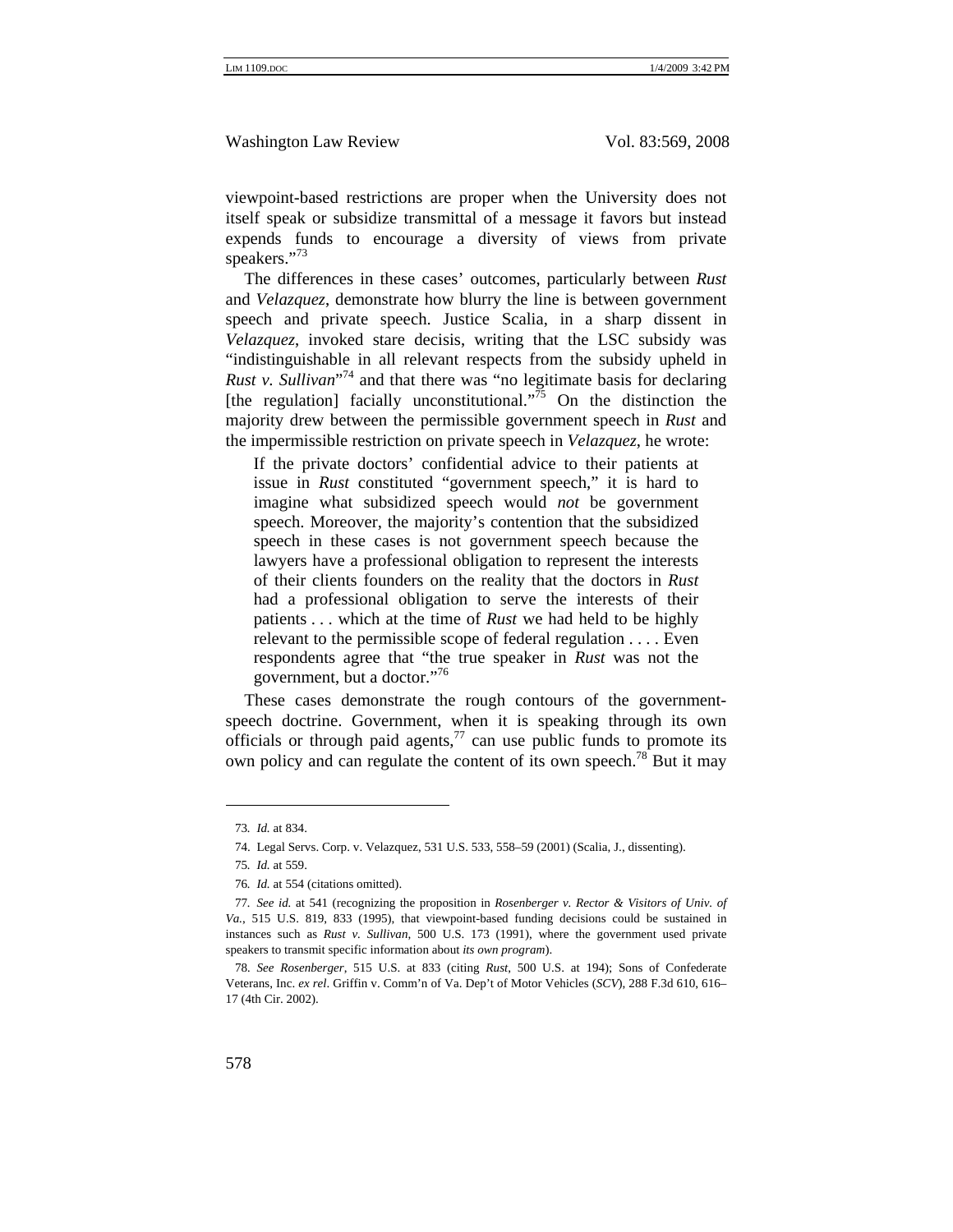not discriminate against viewpoint when it facilitates private speech<sup>79</sup> or encourages a diversity of views from private speakers.<sup>80</sup>

# III. SOME PROGRAMS THAT REQUIRE GOVERNMENT TO SELECT AMONG PRIVATE SPEAKERS ARE NOT BOUND BY FORUM PRINCIPLES

Government administers some programs that require it to choose between private speakers. A public broadcaster must choose between the many different programs offered to it by private producers. A public library, by selecting certain books, chooses not to include others. These types of programs, although implicating government property or instrumentalities, are not subject to forum principles (that is, they are not considered "forums" within the Court's framework).

In *Arkansas Educational Television Commission v. Forbes*, 81 the Supreme Court said that public broadcasters were generally not subject to the public-forum principles of open access and viewpoint-neutrality because those principles are "antithetical, as a general rule, to the discretion that stations and their editorial staff must exercise to fulfill their journalistic purpose and statutory obligations."82 The Court acknowledged that public stations favor some speakers over others but explained that such selection was unavoidable: "[A] broadcaster by its nature will facilitate the expression of some viewpoints instead of others."83

The Court's analysis in *National Endowment for the Arts v. Finley*<sup>84</sup> was similar. A group of artists brought a facial challenge to a provision<sup>85</sup> of the National Foundation on the Arts and the Humanities Act<sup>86</sup> that required the National Endowment for the Arts (NEA) to "tak[e] into consideration general standards of decency and respect for the diverse

<sup>79</sup>*. See Velazquez*, 531 U.S. at 542–49.

<sup>80</sup>*. See Rosenberger*, 515 U.S. at 834.

<sup>81. 523</sup> U.S. 666 (1998). The Court held that although public broadcasting decisions were not generally subject to forum principles, candidate debates presented a narrow exception to that rule. The debate at issue was a nonpublic forum. Nonetheless, the Court held that the broadcaster's exclusion of a political candidate was a reasonable, viewpoint-neutral exercise of discretion.

<sup>82</sup>*. Id*. at 673.

<sup>83</sup>*. Id.* at 674.

<sup>84. 524</sup> U.S. 569 (1998).

<sup>85. 20</sup> U.S.C. § 954(d)(1) (2006).

<sup>86. 20</sup> U.S.C. §§ 951–60.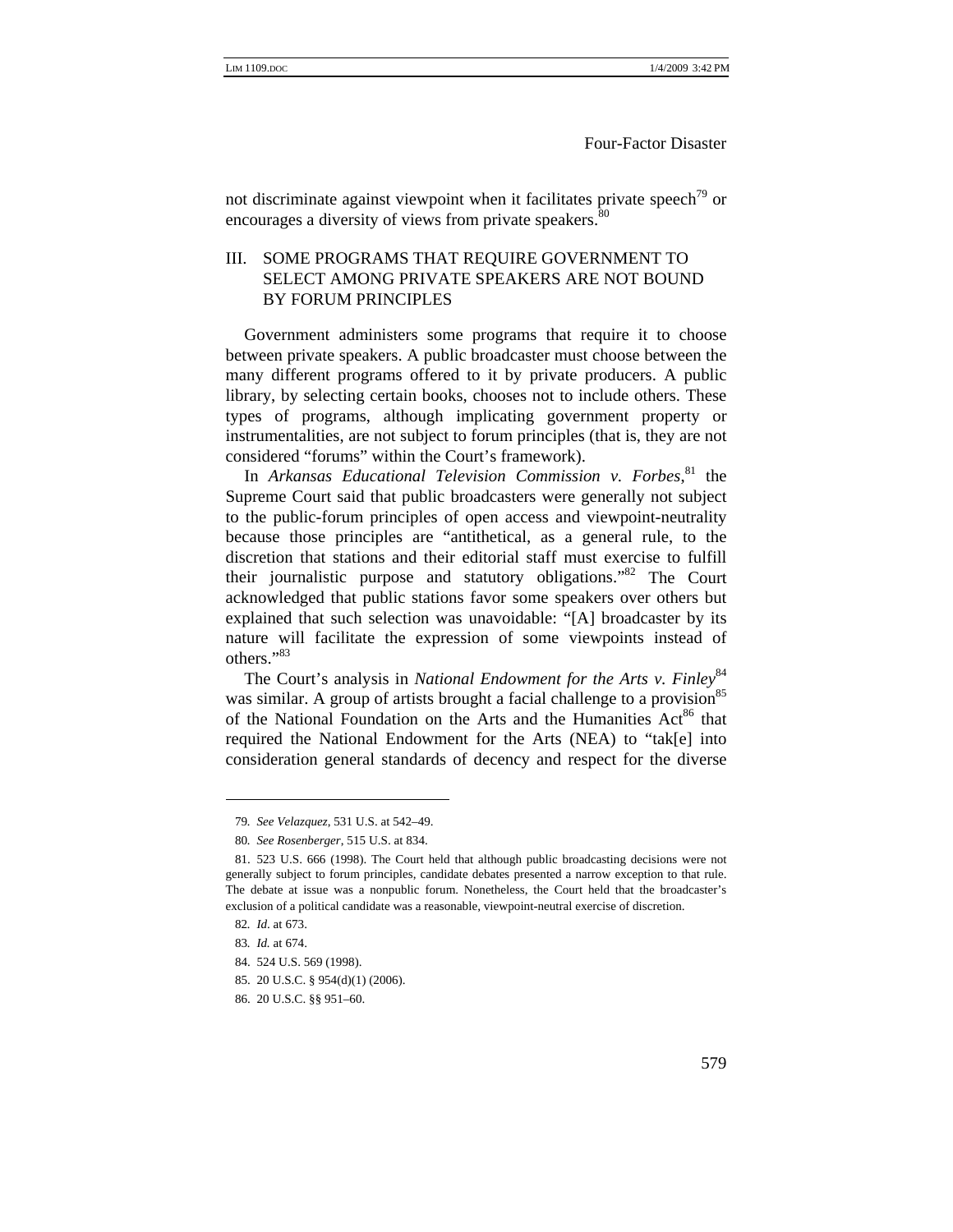beliefs and values of the American public."<sup>87</sup> The artists argued that the requirement discriminated against any viewpoint that "fails to 'respect' the American public's 'beliefs and values' or offends its 'standards of decency."<sup>88</sup>

The Court refused to apply forum analysis because the very nature of a highly selective grant program rendered "absolute neutrality . . . simply 'inconceivable.'"89 It rejected the artists' argument that *Rosenberger* controlled the case.<sup>90</sup> The University of Virginia's funding program in *Rosenberger* was a "metaphysical" forum<sup>91</sup> because it "indiscriminately 'encourage[d] a diversity of views from private speakers.'"92 The NEA's funding, on the other hand, was allocated according to a competitive process, meaning the NEA had to select among private speakers to fulfill its mandate "to make esthetic judgments."<sup>93</sup>

Finally, government can exercise discretion when it operates public libraries. In *United States v. American Library Ass'n*94 (*ALA*), a plurality of the Court analyzed, under the principles of *Forbes* and *Finley*, libraries' exercise of judgment in deciding what materials to purchase for their patrons:<sup>95</sup>

Just as forum analysis and heightened judicial scrutiny are incompatible with the role of public television stations and the role of the NEA, they are also incompatible with the discretion that public libraries must have to fulfill their traditional missions. Public library staffs necessarily consider content in making collection decisions and enjoy broad discretion in

- 92*. Finley*, 524 U.S. at 586 (quoting *Rosenberger*, 515 U.S. at 834).
- 93*. Id.*

95*. Id.* at 204–05.

<sup>87.</sup> Nat'l Endowment for the Arts v. Finley, 524 U.S. 569, 572 (1998) (quoting 20 U.S.C. § 954(d)(1)). Congress had passed § 954(d)(1), which amended the earlier version of the statute, after "[t]wo provocative works . . . prompted public controversy." *Id.* at 574. The University of Pennsylvania used NEA funding to host a retrospective of Robert Mapplethorpe's photography, which "included homoerotic photographs that several Members of Congress condemned as pornographic." *Id.* Artist Andres Serrano used his NEA grant to subsidize "Piss Christ," a photograph of a crucifix immersed in urine. *Id.*

<sup>88.</sup> Respondents' Brief at 21, *Finley*, 524 U.S. 569 (No. 97-371), 1998 WL 47281.

<sup>89</sup>*. Finley*, 524 U.S. at 585 (quoting Advocates for the Arts v. Thomson, 532 F.2d 792, 795–96 (1st Cir. 1976)).

<sup>90</sup>*. Id.* at 586.

<sup>91.</sup> Rosenberger v. Rector & Visitors of Univ. of Va., 515 U.S. 819, 830 (1995).

<sup>94. 539</sup> U.S. 194 (2003) (holding that the Children's Internet Protection Act, which required public libraries to use internet filters as a condition of receiving federal funding, did not violate the Free Speech Clause of the First Amendment).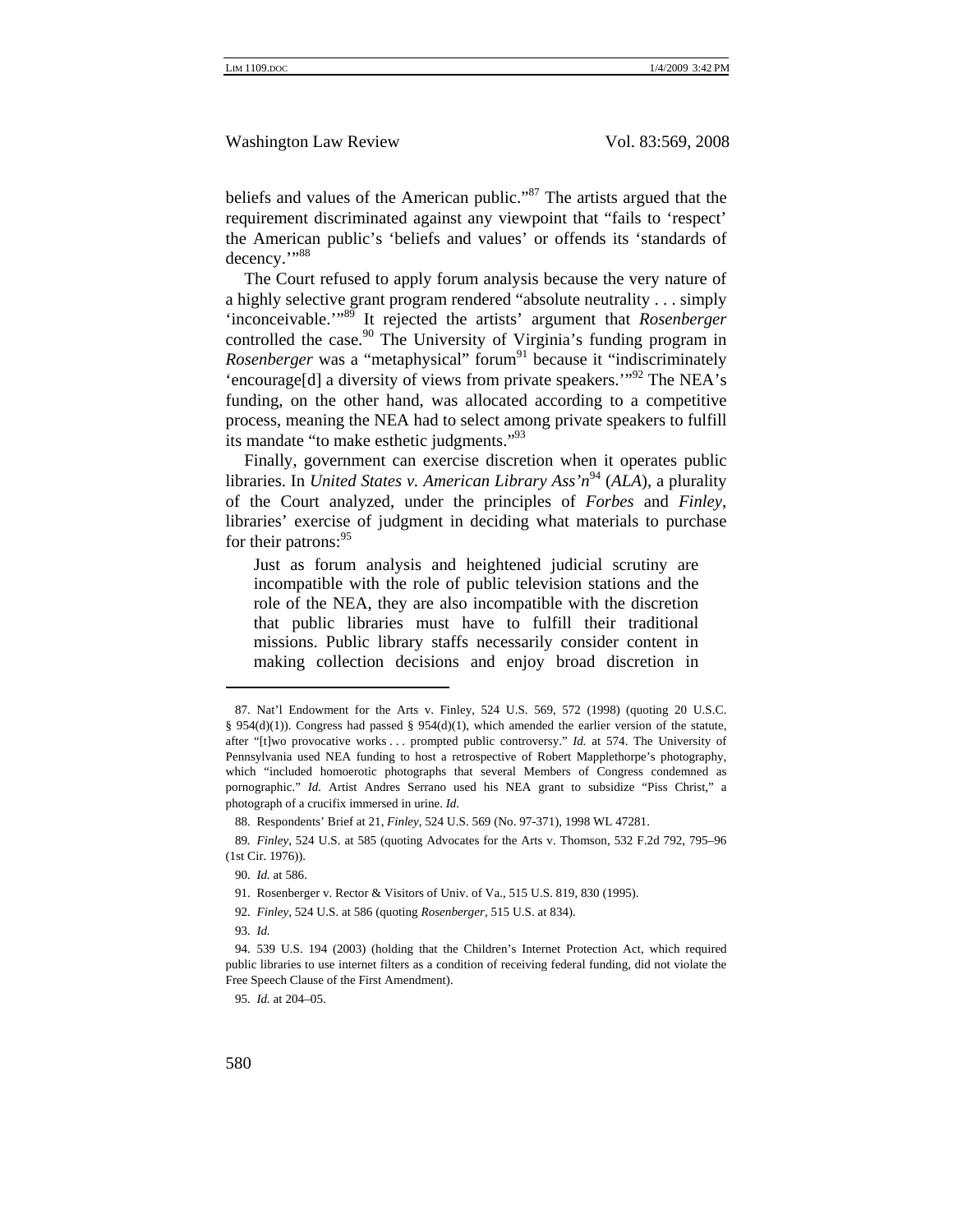making them.<sup>96</sup>

*Finley*, *Forbes*, and *ALA* involved programs that, because they require government to limit access and select some speakers to the exclusion of others, are incompatible with public-forum principles. But the Court in *Finley* pointed out that while the arts-funding program was insulated from forum principles, a plaintiff might prevail in an as-applied challenge by showing that the NEA had denied funding because of "invidious viewpoint discrimination."<sup>97</sup>

# IV. FEDERAL COURTS HAVE USED A FOUR-FACTOR TEST TO DISTINGUISH GOVERNMENT SPEECH FROM PRIVATE SPEECH

The Supreme Court has yet to announce a clear method to determine "when the government is 'speaking' and thus able to draw viewpointbased distinctions, and when it is regulating private speech and thus unable to do so."<sup>98</sup> Without clear guidance, lower courts distinguishing government speech from private speech have used a four-factor test.<sup>99</sup> The four factors are: (1) the central purpose of the program in which the speech in question occurs, (2) the degree of editorial control exercised by government or private entities over the content of the speech, (3) the identity of the literal speaker, and (4) whether government or private entities ultimately bear responsibility for the content of the speech.<sup>100</sup>

#### *A. The Four-Factor Test Emerged from an Eighth Circuit Case that Was Later Limited to the Broadcasting Context*

The four-factor test was assembled from the analysis of a decision involving a claim of viewpoint-based exclusion of speech from a radio broadcasting program. In *Knights of the Ku Klux Klan v. Curators of the* 

<sup>96</sup>*. Id.* at 205.

<sup>97</sup>*. Finley*, 524 U.S. at 587.

<sup>98.</sup> Sons of Confederate Veterans, Inc. *ex rel*. Griffin v. Comm'n of Va. Dep't of Motor Vehicles (*SCV*), 288 F.3d 610, 618 (4th Cir. 2002); *see also* Wells v. City & County of Denver, 257 F.3d 1132, 1140 (10th Cir. 2001) ("The Supreme Court has provided very little guidance as to what constitutes government speech. As noted, we are aware of only one case, *Rust v. Sullivan*, 500 U.S. 173 (1991), in which the Court actually applied the principles that underlie the government speech doctrine.") (parallel citation omitted).

<sup>99</sup>*. See* cases cited *supra* note 8.

<sup>100</sup>*. SCV*, 288 F.3d at 618.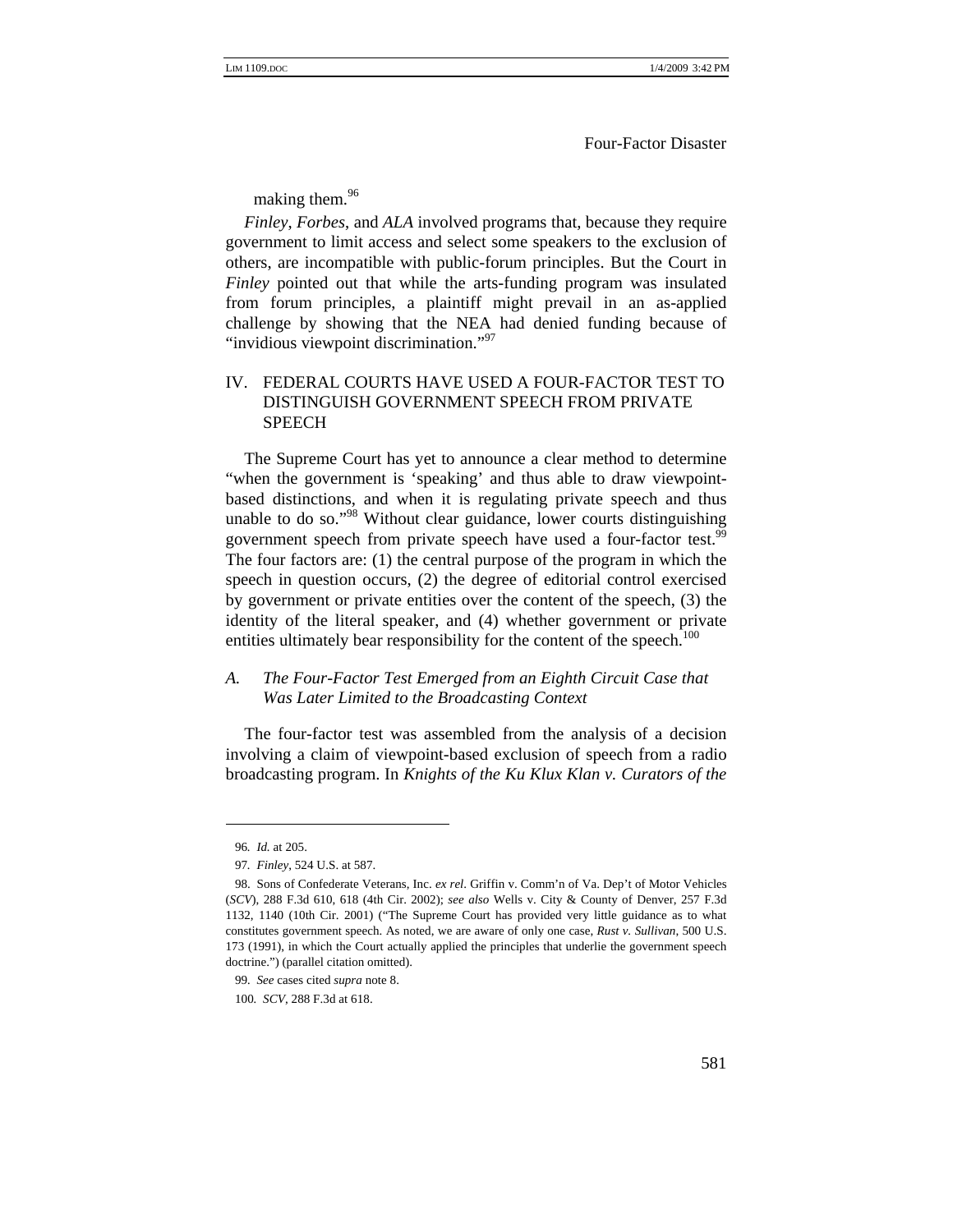*University of Missouri*<sup>101</sup> (*KKK*), the Klan wished to participate in an underwriting program of a publicly owned radio station, KWMU, which would have required the station to identify the group as a sponsor during programming.<sup>102</sup> The Klan had proposed that the acknowledgement announce, "The Knights of the Ku Klux Klan, a White Christian organization, standing up for rights and values of White Christian America since  $1865...$  Let your voice be heard!"<sup>103</sup> When the station denied the Klan's offer to underwrite programming, the group filed suit, claiming it was excluded from a speech forum because of its viewpoint.<sup>104</sup>

The *KKK* court applied the *Forbes* principle that forum rules do not generally apply to public broadcasters.<sup>105</sup> In reaching its decision, the court rejected the Klan's argument that the announcements of underwriters' identities constituted the private speech of the identified sponsors, and held that the announcements were the University's speech:

First and foremost, KWMU's underwriting acknowledgments constitute governmental speech on the part of [University of Missouri, St. Louis]. Contrary to appellants' contentions, the central purpose of the enhanced underwriting program is not to promote the views of the donors, but to acknowledge "any money, service, or other valuable consideration . . . directly or indirectly paid, or promised to or charged or accepted by" the station with respect to the broadcast of any matter. In other words, KWMU's underwriting announcements are federallymandated sponsorship identifications, in which UMSL "speaks" by airing its acknowledgments of funds received from certain parties to pay for specific KWMU broadcasts. Because KWMU *must* by law publicly advise its listeners as to the sources of funds "accepted" for its broadcasts, UMSL's decision to accept or reject the funds of underwriters is itself a governmental decision to speak or remain silent. As speaker, UMSL exercises control not only over the decision to accept or reject the donations, but also over the form and content of the announcements themselves. KWMU staff members compose, edit, and review acknowledgment scripts to insure compliance

<sup>101. 203</sup> F.3d 1085 (8th Cir. 2000).

<sup>102</sup>*. Id.* at 1088–89.

<sup>103</sup>*. Id.* at 1089.

<sup>104</sup>*. See id.* at 1090–91.

<sup>105</sup>*. Id.* at 1093.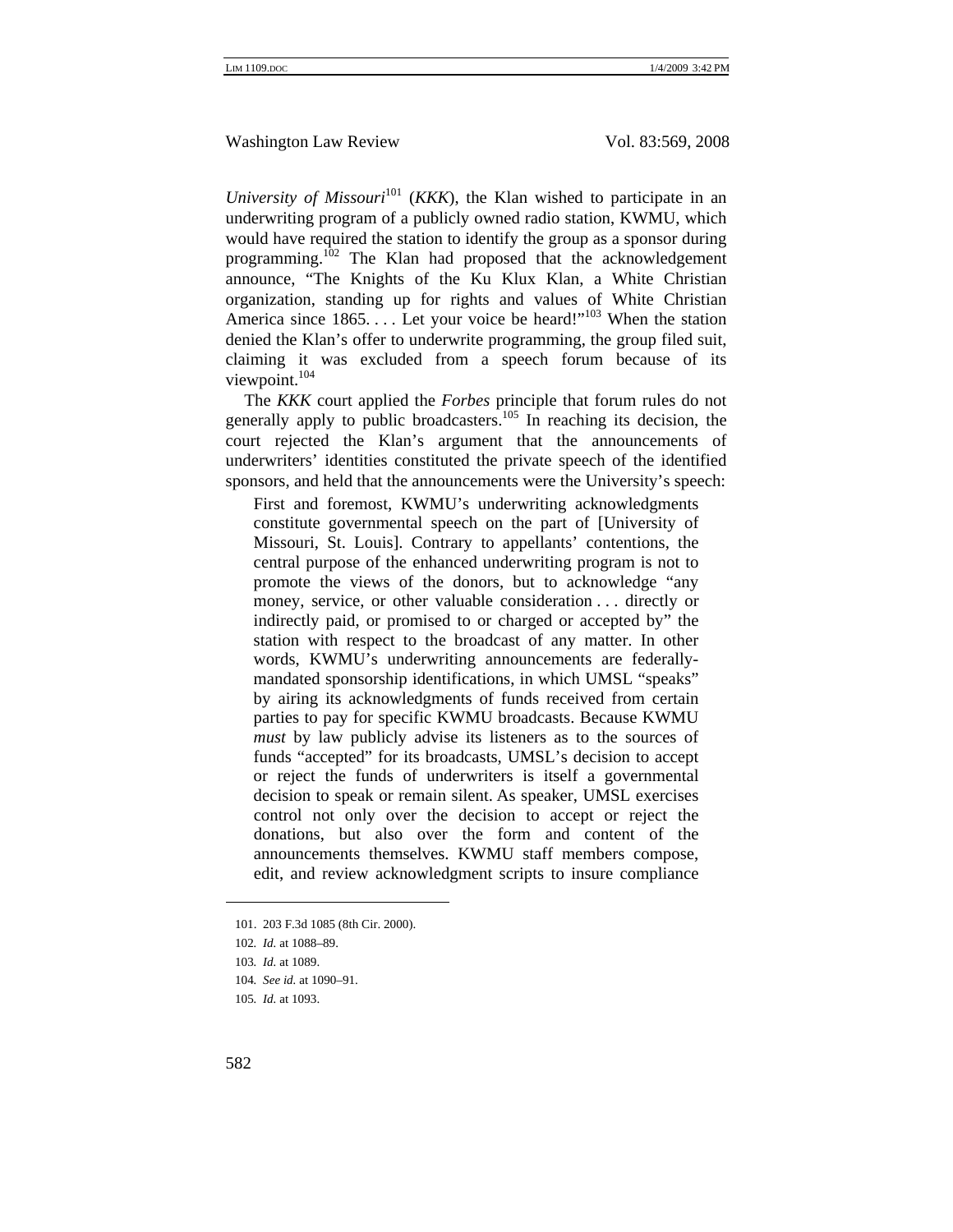with both FCC and internal guidelines. Moreover, the station does not broadcast "pre-produced" announcements submitted by underwriters; instead, KWMU employees themselves read the acknowledgments on air. Finally, as speaker and licensee, UMSL is ultimately responsible for all of its broadcast material, including the underwriting announcements, and is subject to sanctions for failure to comply with its legal obligations. As appellees point out, "[i]t would be anomalous to impose these penalties on a station for any speech other than its own."<sup>106</sup>

The Eighth Circuit later limited its government-speech analysis in *KKK* to the public-broadcasting context. *Robb v. Hungerbeeler*<sup>107</sup> involved the Klan's attempts to participate in Missouri's Adopt-A-Highway program.<sup>108</sup> The State denied the application.<sup>109</sup> It argued that the program involved only government speech because the State composed and placed the signs identifying the groups that adopted stretches of highway.<sup>110</sup> Further, it argued that the Adopt-A-Highway program was similar in relevant respects to the radio underwriting program in *KKK*. 111

This time, however, the Eighth Circuit rejected Missouri's government-speech defense.112 The court explained that the issues were fundamentally different from those in *KKK*, which "rest[ed] largely on the unique context of public broadcasting, in which editorial discretion to select programming and sponsors looms large."<sup>113</sup> The Eighth Circuit has not applied the four-factor *KKK* analysis in any other case.

*B. Federal Courts Began Using the Four-Factor Test After It Was Assembled by the Tenth Circuit in* Wells v. City & County of Denver

In *Wells v. City & County of Denver*, 114 the Tenth Circuit announced a four-factor test that it had assembled from *KKK*, and applied the test to

<sup>106</sup>*. Id.* at 1093–94 (internal citations omitted).

<sup>107. 370</sup> F.3d 735 (8th Cir. 2004).

<sup>108</sup>*. Id.* at 737–38.

<sup>109</sup>*. Id.* at 738.

<sup>110</sup>*. Id.* at 744.

<sup>111</sup>*. Id.*

<sup>112</sup>*. Id.* at 744–45.

<sup>113</sup>*. Id.* at 744 (quoting Cuffley v. Mickes, 208 F.3d 702, 706 n.3 (8th Cir. 2000)).

<sup>114. 257</sup> F.3d 1132 (10th Cir. 2001).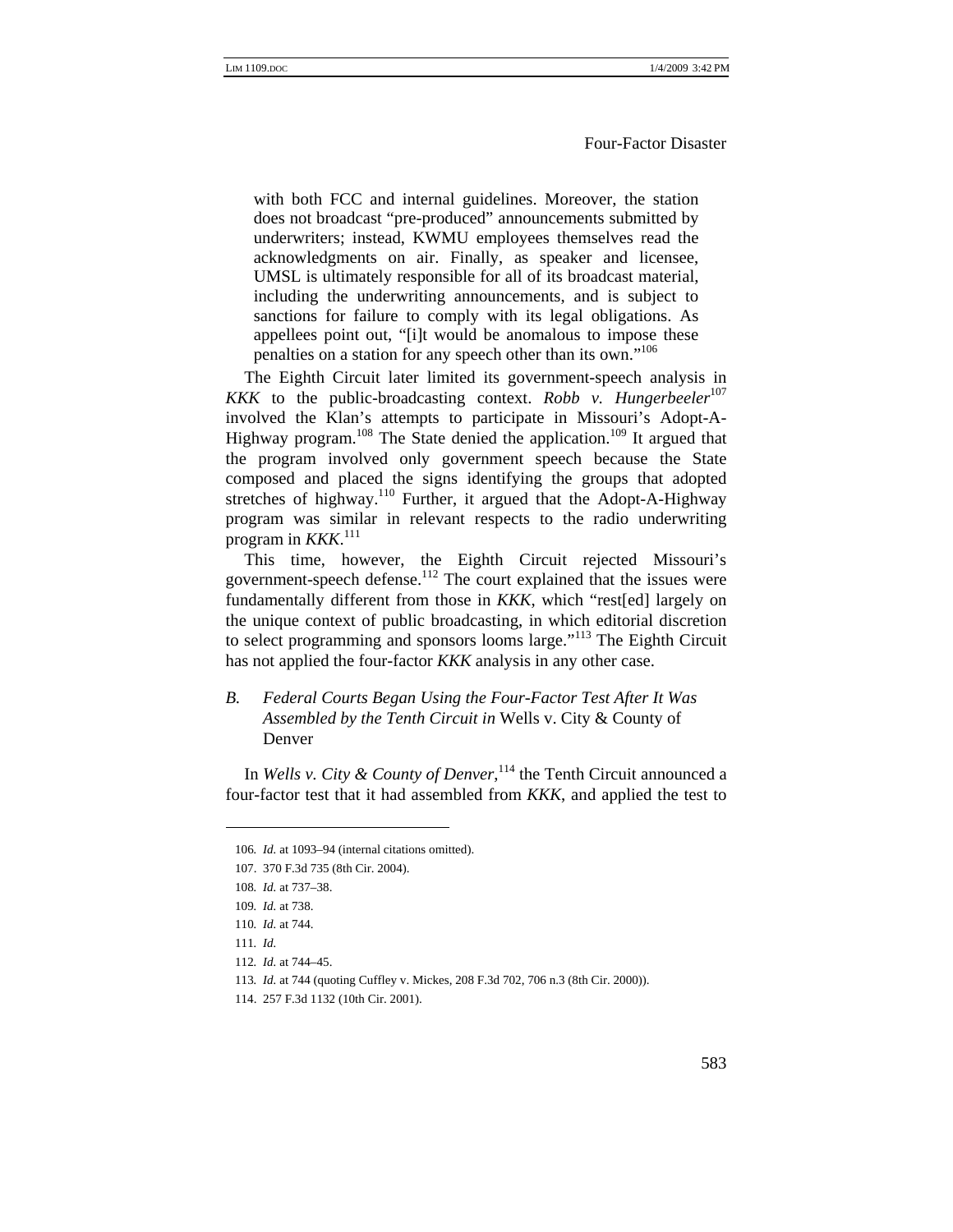facts involving a Christmas display on the steps of the City and County Building.<sup>115</sup> The court held that a sign wishing visitors "Happy" Holidays" and listing private sponsors of a public holiday display was government speech, meaning the Denver government could maintain the display without incurring a constitutional obligation to incorporate the messages of other parties.<sup>116</sup>

Federal courts in five circuits have since used the four-factor test in various cases to determine whether government or private parties were speaking.<sup>117</sup> In *Chiras v. Miller*,<sup>118</sup> a district court in the Fifth Circuit applied the test to a school's use of textbooks, holding that the speech was not pure government speech but speech that bore the imprimatur of the government.<sup>119</sup> In *Summum v. City of Ogden*,<sup>120</sup> the Tenth Circuit held that a Ten Commandments monument displayed on the lawn outside of the City's municipal building was private speech under the four-factor test.<sup>121</sup> Thus, the City could display the Ten Commandments monument only if it also displayed the monuments of other religious groups.122 In *Cimarron Alliance Foundation v. City of Oklahoma City,*<sup>123</sup>

<sup>115</sup>*. See id.* at 1139–42.

<sup>116</sup>*. Id.* at 1143.

<sup>117</sup>*. See* cases cited *supra* note 8. Even in circuits that have applied the four-factor test, courts have not consistently used it in all cases to distinguish government speech from private speech. In *PMG International Division L.L.C. v. Rumsfeld*, 303 F.3d 1163 (9th Cir. 2002), the Ninth Circuit held that the federal government's ban on the sale or rental of sexually explicit materials on Department of Defense property regulated private speech, not government speech exempt from public-forum analysis under *Arkansas Educational Television Commission v. Forbes*, 523 U.S. 666 (1998). *Id.* at 1169. The court reasoned that the facts were distinguishable from those in *Forbes*, where the property was exempt from public-forum analysis because of "policy considerations specifically associated with public broadcasting." *Id.* (internal quotation omitted). *See also* Chiras v. Miller, 432 F.3d 606, 618 (5th Cir. 2005) ("Because we conclude that the selection of curricular materials by the [School Board] is clearly government speech based on the principles applied by the Supreme Court in *Rust, Rosenberger*, *Forbes*, *Finley,* and *ALA*, we need not adopt this multi-factor test in order to resolve this dispute. However, we note that the application of the test in this case produces a result consistent with our conclusion."). The Fifth Circuit concluded that "[b]ecause the Board must necessarily exercise its editorial discretion in selecting which private entities will convey the message the state selects, forum analysis and the viewpoint neutrality requirement are inapposite in this case." *Id.* at 615.

<sup>118.</sup> No. 3:03-CV-02651, 2004 WL 1660388 (N.D. Tex. July 23, 2004), *aff'd on different grounds*, 432 F.3d 606 (5th Cir. 2005).

<sup>119</sup>*. Id.* at \*6–8. Two out of four factors weighed in favor of the use of the textbooks to be pure government speech. *Id.* at \*6–7. The court found that the School Board had nonetheless acted within its discretion in rejecting the plaintiff's textbook. *Id.* at \*13.

<sup>120. 297</sup> F.3d 995 (10thCir. 2002).

<sup>121</sup>*. Id.* at 1004–06.

<sup>122</sup>*. Id.* at 1011.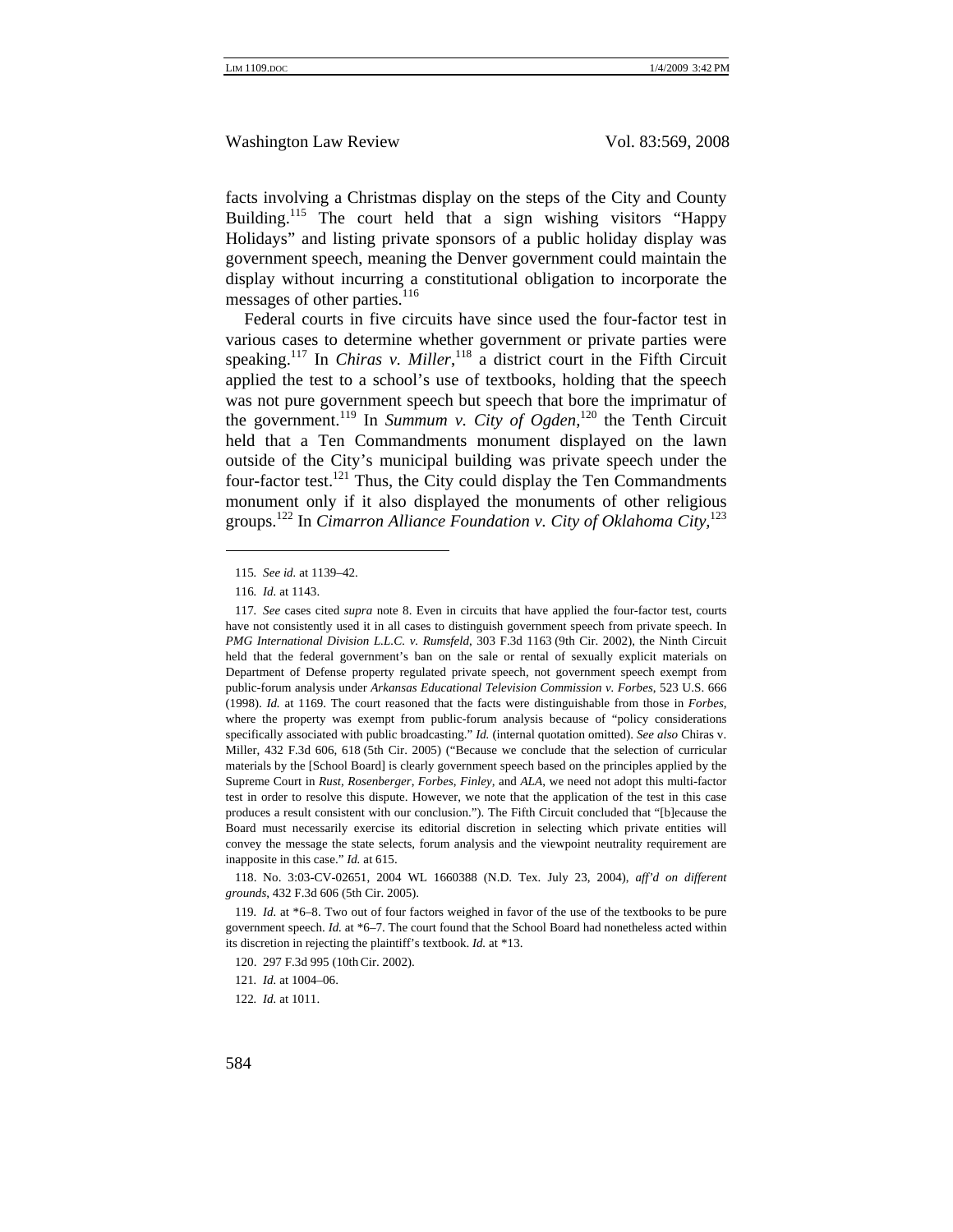a district court applied the four-factor test to the City's practice of allowing banners to be displayed on its utility poles.<sup>124</sup> That court held the banners were private speech.<sup>125</sup> The four-factor test has also been used by several federal courts analyzing specialty-plate cases, to decide whether states' viewpoint-based actions regarding specialty plates were permissible under the government-speech doctrine.<sup>126</sup>

#### V. COURTS SHOULD ABANDON THE FOUR-FACTOR TEST

Courts should abandon the four-factor test as a method of distinguishing government speech from private speech. The factors themselves are inherently nebulous and susceptible to manipulation, failing to direct judicial decision-making, and case law has failed to clarify their meanings. The inconsistent results produced by the fourfactor test are especially apparent in specialty-plate cases, as courts have reached different conclusions in cases with strikingly similar facts. Moreover, the test leads to results inconsistent with Supreme Court precedent; a four-factor analysis of the speech involved in *Rust v. Sullivan*<sup>127</sup> yields a finding of private speech.

#### *A. Courts Have Failed to Clarify How to Apply the Malleable Factors of the Test in a Uniform and Consistent Manner*

The first factor—regarding the central purpose of the program in which the speech occurs<sup>128</sup>—raises a host of questions. What is the breadth of the "program" courts should consider? What if a program appears to contain manifold purposes that appear equally "central" which one should govern? What if there does not appear to be any definable "program" in which the speech takes place? Once a central purpose is identified, what determines the result the factor should favor?

<sup>123. 290</sup> F. Supp. 2d 1252 (W.D. Okla. 2002).

<sup>124</sup>*. Id.* at 1257–59.

<sup>125</sup>*. Id.* at 1259.

<sup>126</sup>*. See* Ariz. Life Coal., Inc. v. Stanton, 515 F.3d 956, 965–68 (9th Cir. 2008); Planned Parenthood of S.C., Inc. v. Rose, 361 F.3d 786, 793–94 (4th Cir. 2004); Sons of Confederate Veterans, Inc. *ex rel*. Griffin v. Comm'n of Va. Dep't of Motor Vehicles (*SCV*), 288 F.3d 610, 619– 21 (4th Cir. 2002); Choose Life Ill., Inc. v. White, No. 1:04-CV-04316, 2007 WL 178455, at \*4–7 (N.D. Ill. Jan. 19, 2007); Ariz. Life Coal., Inc. v. Stanton, No. 2:03-CV-01691, 2005 WL 2412811, at \*3–6 (D. Ariz. Sept. 26, 2005), *rev'd*, 515 F.3d 956 (9th Cir. 2008).

<sup>127. 500</sup> U.S. 173 (1991).

<sup>128</sup>*. SCV*, 288 F.3d at 618.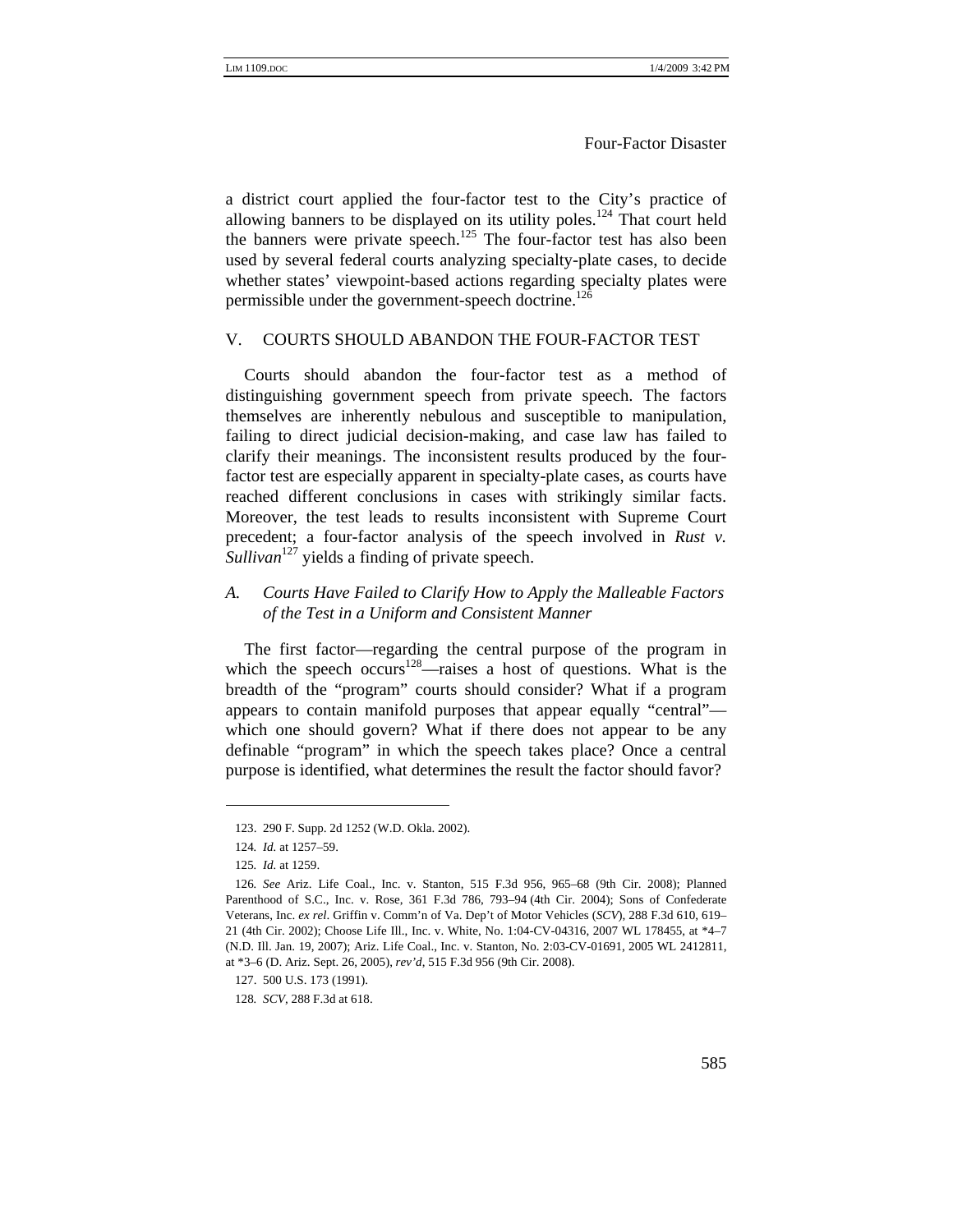Courts have failed to define how these issues should be resolved consistently. From the outset, courts approach the central-purpose factor in different ways. Some courts ask what the central purpose of a program is, irrespective of whether that purpose directly involves speech.<sup>129</sup> For example, one court found that the central purpose of a state's specialty-license-plate program was to produce revenue.<sup>130</sup> Other courts approach the factor by asking whether the central purpose of a program is to promote a governmental message or to promote private expression.<sup>131</sup> This approach assumes that the central purpose of a program is to promote some sort of expression, rather than to achieve some substantive goal via that expression.

Courts apply the central-purpose factor even where they acknowledge that it is unclear,  $132$  often considering facts more appropriately analyzed under the editorial-control factor. One court explained that the purpose of a city's banner program was not apparent,<sup>133</sup> but nonetheless engaged in an analysis by pointing out that the program allowed private donors to express their messages or goals.<sup>134</sup> Because the private donors exercised complete control over banners, the court found the central-purpose factor to weigh in favor of private speech.<sup>135</sup> In another case, the Tenth Circuit considered "the City's complete control over the sign's construction, message, and placement" when deciding the central-purpose factor.<sup>136</sup>

Second, courts have failed to shape a consistent approach to the editorial-control factor, which purports to examine whether the government or the private speaker fashioned the speech's message. $137$ But what counts as "editorial control"? How *much* editorial discretion is necessary? At what stage in the process of "speaking" must that discretion be exercised?

Some courts focus on identifying the party with whom the idea for

<sup>129</sup>*. See id.* (inquiring into "the central 'purpose' of the program in which the speech in question occurs"); Henderson v. Stalder, 265 F. Supp. 2d 699, 715 (E.D. La. 2003) (asking "what is the central 'purpose' of the program in which the speech in question occurs").

<sup>130</sup>*. SCV*, 288 F.3d at 619.

<sup>131</sup>*. See* Summum v. City of Ogden, 297 F.3d 995, 1004 (10th Cir. 2002); Cimarron Alliance Found. v. City of Okla. City, 290 F. Supp. 2d 1252, 1257 (W.D. Okla. 2002).

<sup>132</sup>*. SCV*, 288 F.3d at 619; *Cimarron*, 290 F. Supp. 2d at 1257.

<sup>133</sup>*. Cimarron*, 290 F. Supp. 2d at 1257.

<sup>134</sup>*. Id.*

<sup>135</sup>*. Id.* at 1257–58.

<sup>136.</sup> Wells v. City & County of Denver*,* 257 F.3d 1132, 1141 (10th Cir. 2001).

<sup>137</sup>*. See SCV*, 288 F.3d at 618.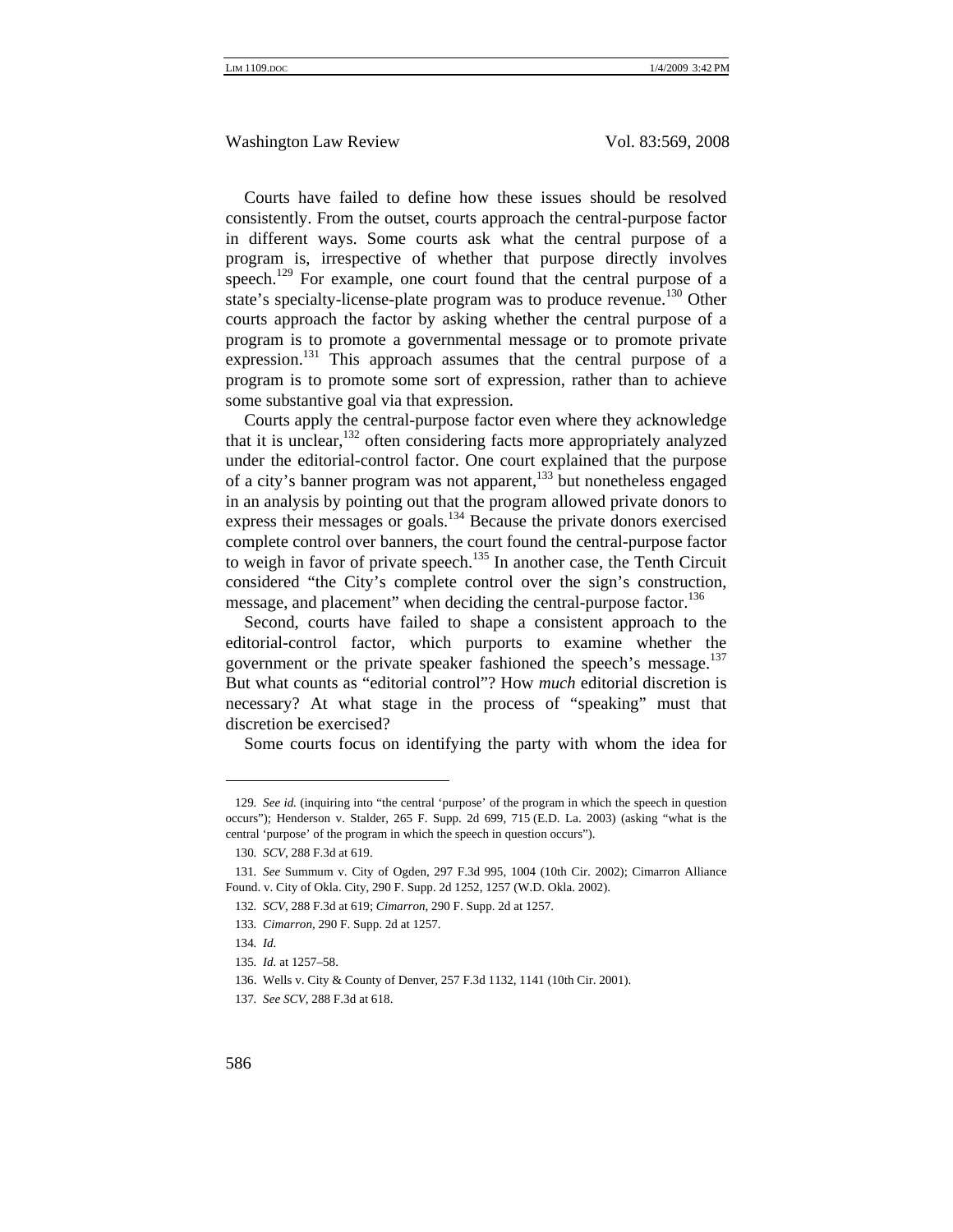speech originated, finding this factor to weigh in favor of that party.<sup>138</sup> Some courts require the government, in order for this factor to weigh in favor of government speech, to be actively involved in editing the substantive content of speech; it is not enough for the government to simply have approval authority over the speech submitted by private parties.<sup>139</sup> On the other hand, one court found that the government could claim speech as its own so long as it possessed the power to "to implicitly accept or explicitly reject various portions" of a message. $140$ 

Courts' applications of the literal-speaker factor are equally divergent and reveal the problems with turning the Eighth Circuit's *KKK* analysis into a test that applies to other factual contexts. *KKK* involved a radio station,<sup>141</sup> which *always* features a literal speaker. In other factual contexts, though, it is often impossible to identify a literal speaker. For instance, when the speech at issue is the design and message on a specialty license plate, is a license plate a literal speaker?<sup>142</sup> Is the owner of a car a literal speaker of the message on a license plate?<sup>143</sup> Is a city literally speaking by permitting the display of a monument on its property?<sup>144</sup> The answer to these questions, of course, is "no"—unless "literal" is used in a non-literal sense.

Struggling to answer these questions, some courts render this factor redundant or meaningless by looking at other considerations. One court looked at the *content* of the speech—a consideration not belonging under any of the factors: "In this case, the banners clearly displayed [the private organization's] logo on them, as well as that of a sponsor; there is nothing which portrays the name of Oklahoma City on them. For

<sup>138</sup>*. See* Ariz. Life Coal., Inc. v. Stanton, 515 F.3d 956, 966 (9th Cir. 2008); Planned Parenthood of S.C., Inc. v. Rose, 361 F.3d 786, 793 (4th Cir. 2004).

<sup>139</sup>*. See Stanton*, 515 F.3d at 966; *SCV*, 288 F.3d at 620–21; Henderson v. Stalder, 265 F. Supp. 2d 699, 716 (E.D. La. 2003), *vacated on other grounds*, 407 F.3d 351 (5th Cir. 2005); Cimarron Alliance Found. v. City of Okla. City, 290 F. Supp. 2d 1252, 1258 (W.D. Okla. 2002); Fleming v. Jefferson County Sch. Dist., 170 F. Supp. 2d 1094, 1107 (D. Colo. 2001).

<sup>140</sup>*. See* Chiras v. Miller, No. 3:03-CV-02651, 2004 WL 1660388, at \*7 (N.D. Tex. July 23, 2004), *aff'd on different grounds*, 432 F.3d 606 (5th Cir. 2005) However, the court expressed that its standard was analyzing the "the extent of control exercised over the internal content of adopted textbooks, not the extent of control over the actual decision to adopt a textbook." *Id*.

<sup>141</sup>*. See supra* text accompanying notes 101–106.

<sup>142</sup>*. See, e.g.*, *SCV*, 288 F.3d at 621; Ariz. Life Coal., Inc. v. Stanton, No. 2:03-CV-01691, 2005 WL 2412811, at \*5 (D. Ariz. Sept. 26, 2005), *rev'd*, 515 F.3d 956 (9th Cir. 2008).

<sup>143</sup>*. See, e.g.*, Choose Life Ill., Inc. v. White, No. 1:04-CV-04316, 2007 WL 178455, at \*6 (N.D. Ill. Jan. 19, 2007).

<sup>144</sup>*. See, e.g.*, Summum v. City of Ogden, 297 F.3d 995, 1004 (10th Cir. 2002).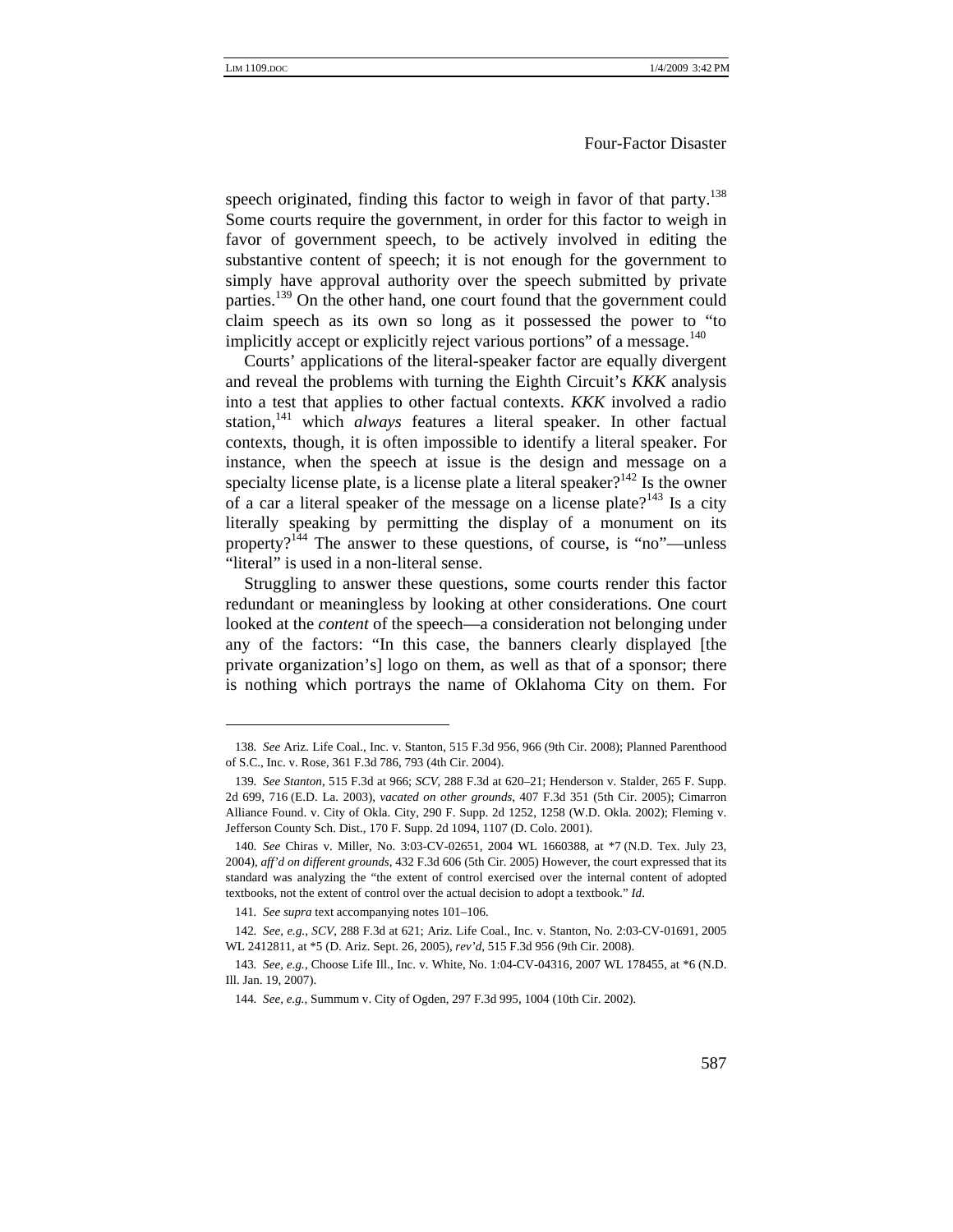instance, a different conclusion would be warranted if the banners stated somewhere 'Sponsored by the City of Oklahoma City.'"<sup>145</sup> The court then engaged in analysis that seems more suited to the editorial-control factor, finding that the City was not the literal speaker because the City could offer "no evidence that shows it exercises *discretion* as to the content of the banners."<sup>146</sup>

Courts have also failed to set guidelines on whether the literal speaker should be assessed when the speech is created, or when the speech is conveyed or displayed. The *Summum* court, admitting the identity of the literal speaker to be "less clear" in the context of a monument to the Ten Commandments,<sup>147</sup> ultimately focused on the moment of creation and found that this factor weighed in favor of private speech: "We so conclude based upon recognition of the fact that the Eagles, free from any City control, composed the speech contained on the Monument—a fact underlined by the Monument's explicit acknowledgment of the Eagles as the Monument's creators."148 Other courts assessed the literal speaker at a point after the speech was created—when it was displayed. Courts in specialty-plate cases have identified the literal speaker as the private vehicle owners who display the plates on their cars, long after the plates have been designed, approved, and produced.<sup>149</sup>

Finally, the ultimate-responsibility factor also reveals the inherent problems with creating a test from the factors used to decide a publicbroadcasting case. The *KKK* court pointed out that the radio station was "ultimately responsible for all of its broadcast material, including the underwriting announcements, and [was] subject to sanctions for failure to comply with its legal obligations."150 Again, this made sense in the broadcasting context of *KKK*, where the radio station was strictly liable for the content of its broadcasting. But in cases where there are no such legal consequences, what does it mean to be "ultimately responsible" for

<sup>145.</sup> Cimarron Alliance Found. v. City of Okla. City, 290 F. Supp. 2d 1252, 1258 (W.D. Okla. 2002).

<sup>146</sup>*. Id.* (emphasis added).

<sup>147</sup>*. Summum*, 297 F.3d at 1004.

<sup>148</sup>*. Id.* at 1004–05.

<sup>149</sup>*. See* Planned Parenthood of S.C., Inc. v. Rose, 361 F.3d 786, 794 (4th Cir. 2004); Sons of Confederate Veterans, Inc. *ex rel*. Griffin v. Comm'n of Va. Dep't of Motor Vehicles (*SCV*), 288 F.3d 610, 621 (4th Cir. 2002); Choose Life Ill., Inc. v. White, No. 1:04-CV-04316, 2007 WL 178455, at \*6 (N.D. Ill. Jan. 19, 2007); Henderson v. Stalder, 265 F. Supp. 2d 699, 717 (E.D. La. 2003), *vacated on other grounds*, 407 F.3d 351 (5th Cir. 2005).

<sup>150.</sup> Knights of the Ku Klux Klan v. Curators of the Univ. of Mo., 203 F.3d 1085, 1094 (8th Cir. 2000).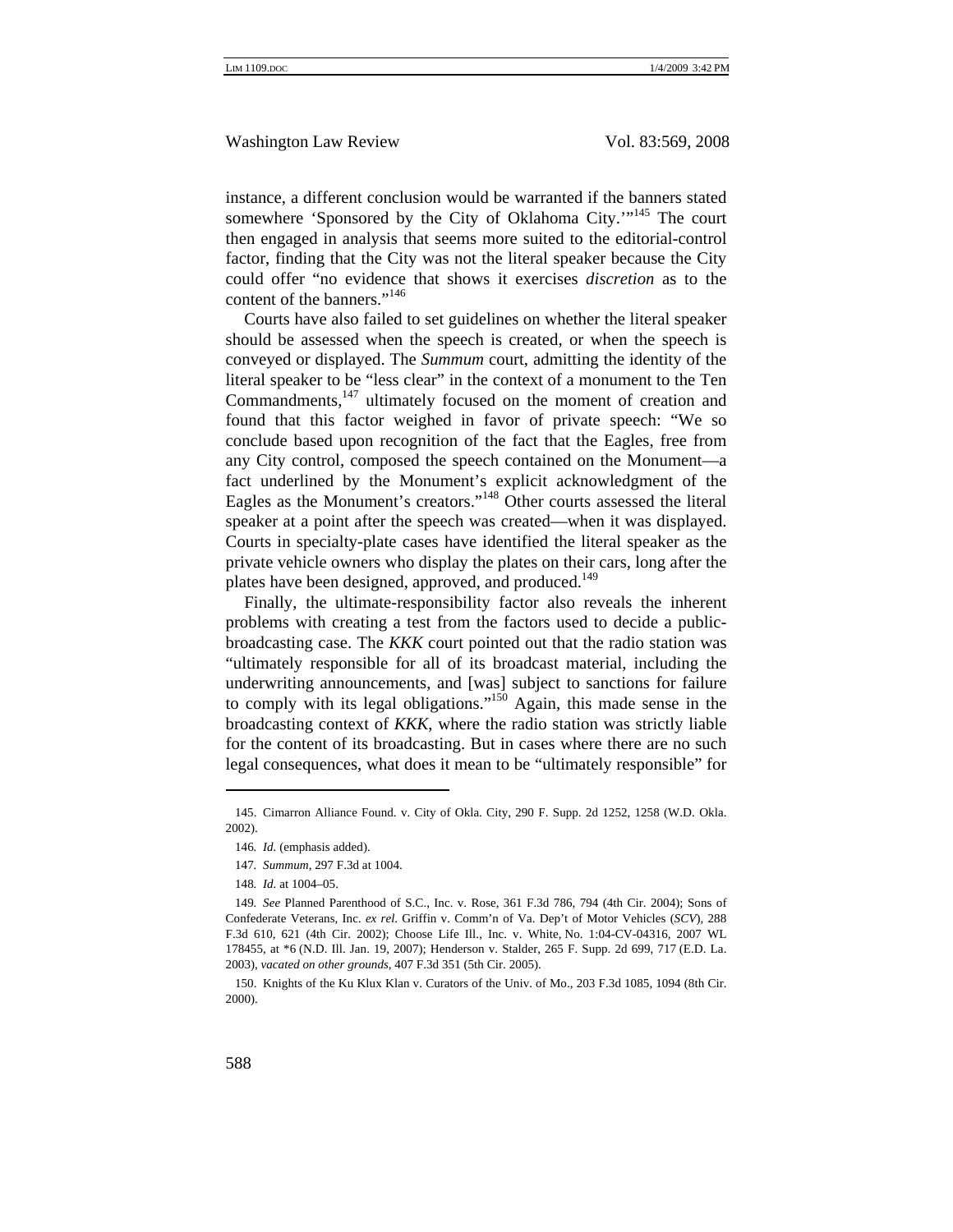speech? And should ultimate responsibility be assessed before or after the speech takes place?

In trying to apply this factor, some courts look at who exercises dominion over speech after it has been created. In *Summum*, the court said that the fact that the City could have sold, given away, modified, or even destroyed the monument pointed to its being government speech under this factor.<sup>151</sup> It equated ultimate responsibility with powers of disposition over the speech act. In *Wells*, the court determined the ultimate-responsibility factor weighed in favor of government speech because the City had assumed "full responsibility for providing security for the display, including a fence to guard against theft and protect citizens from possible electrical hazards, video cameras, motion detectors, and a security guard."<sup>152</sup>

Part of the *Wells* court's analysis under the ultimate-responsibility factor appears tautological. It found that "this litigation is itself an indication that the City bears the ultimate responsibility for the content of the display."153 But if that is true, this factor will *always* weigh in favor of government speech in these cases, where private parties asserting speech rights bring suit against the government. Such an analysis renders the factor pointless.

In sum, the factors of the four-factor test are inherently malleable, and no clear rules have emerged from the case law. Instead, courts have applied various, conflicting approaches under each factor. Some of the problems stem from applying a test that was fashioned from a publicbroadcasting case to inapposite factual scenarios.

#### *B. Courts Applying the Four-Factor Test Have Reached Opposite Outcomes in Cases with Similar Facts*

Specialty-plate cases illustrate the unpredictable results worked by the four-factor test.154 This Comment discusses cases that involve groups

<sup>151</sup>*. Summum*, 297 F.3d at 1005.

<sup>152.</sup> Wells v. City & County of Denver, 257 F.3d 1132, 1142 (10th Cir. 2001) (internal citations omitted).

<sup>153</sup>*. Id.*

<sup>154</sup>*. See, e.g.*, Ariz. Life Coal., Inc. v. Stanton, 515 F.3d 956, 965–68 (9th Cir. 2008) (applying test to find specialty license plates were private speech); *Rose*, 361 F.3d at 793–94 (Choose Life plate constituted hybrid of government and private speech); *SCV*, 288 F.3d at 619–21 (logo restriction on specialty plate of Sons of Confederate Veterans regulated private speech); *White*, 2007 WL 178455, at \*4–7 (message on Illinois's specialty plates was private speech); Ariz. Life Coal., Inc. v. Stanton, No. 2:03-CV-01691, 2005 WL 2412811, at \*3–6 (D. Ariz. Sept. 26,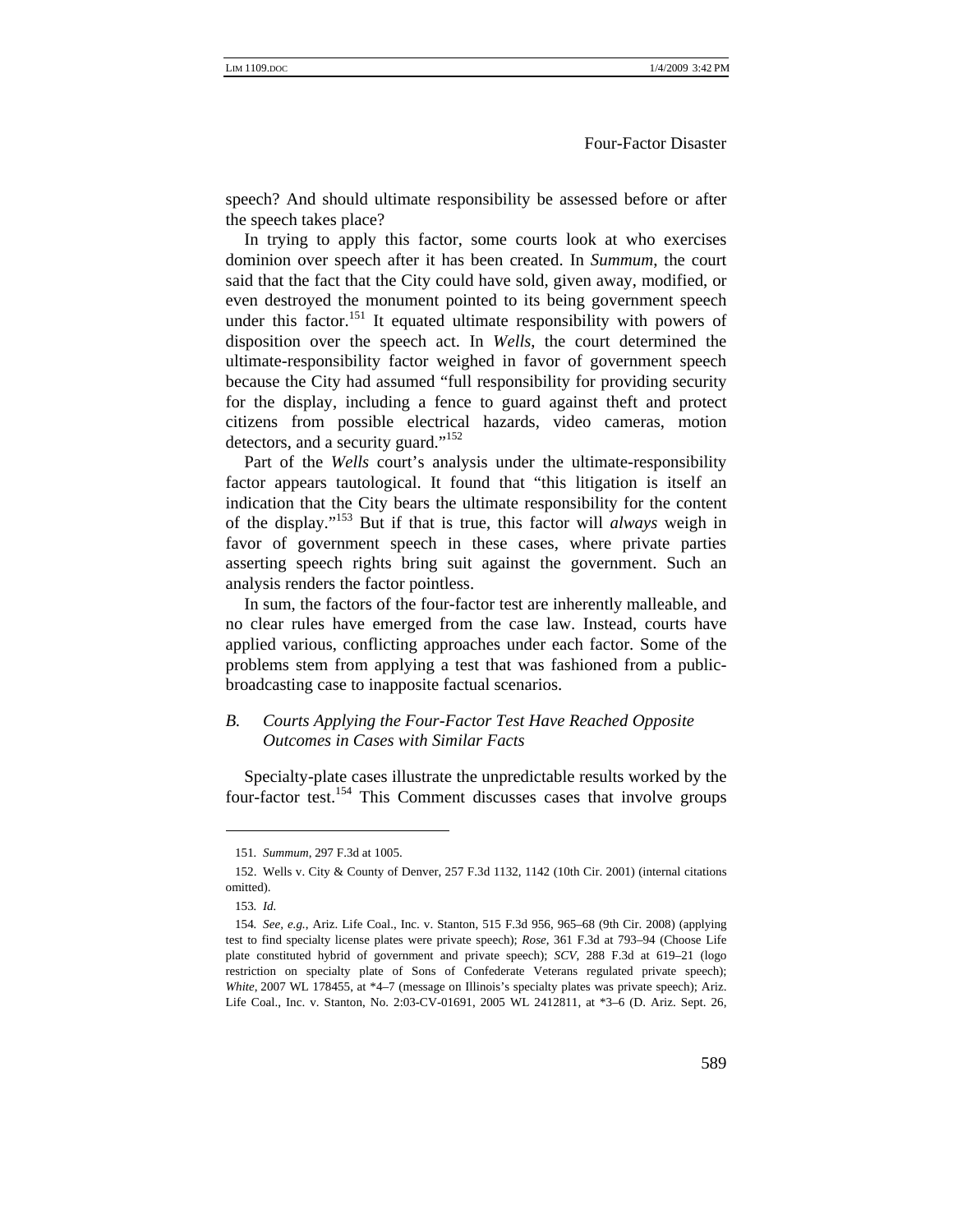that unsuccessfully petitioned state governments for plates (either Choose Life or pro-choice plates) or opposed Choose Life plates when pro-choice plates were unavailable.<sup>155</sup> The states argued that the speech at issue was government speech. The courts' results under the test run the gamut: government, private and even "hybrid" speech—a category not recognized by the Supreme Court.<sup>156</sup>

States' specialty-plate programs are strikingly similar.<sup>157</sup> The states whose actions were assessed under the four-factor test include Arizona, Illinois, Louisiana, South Carolina, and Virginia. All five offer a diversity of plates featuring different organizations and causes—among

155*. See supra* note 3.

156*. See supra* note 154.

<sup>2005) (</sup>specialty plates were government speech), *rev'd*, 515 F.3d 956 (9th Cir. 2008); *Henderson*, 265 F. Supp. 2d 699, 715–17 (E.D. La. 2003) (Louisiana's specialty plates were private speech), *vacated on other grounds*, 407 F.3d 351 (5th Cir. 2005).

One circuit court ruled that the government-speech issue was controlled by a Supreme Court decision, *Johanns v. Livestock Marketing Ass'n*, 544 U.S. 550 (2005). Am. Civil Liberties Union of Tenn. v. Bredesen, 441 F.3d 370, 375–77 (6th Cir. 2006). Courts and commentators have criticized the application of *Johanns* to specialty-plate cases. In a forceful dissent on the merits, Judge Martin argued that the majority erred in applying *Johanns*—a case about compelled subsidization of speech—to all First Amendment cases. *Bredesen*, 441 F.3d at 385 (Martin, J., concurring in part and dissenting in part). *See also* Ariz. Life Coal., Inc. v. Stanton, 515 F.3d 956, 964–65 (9th Cir. 2008) (explaining that *Johanns* was factually distinguishable, but useful in conjunction with four-factor test); Choose Life Ill., Inc. v. White, No. 1:04-CV-04316, 2007 WL 178455, at \*7 (N.D. Ill. Jan. 19, 2007) (describing Sixth Circuit's application of *Johanns* as "forced"); Saumya Manohar, Comment, *Look Who's Talking Now: "Choose Life" License Plates and Deceptive Government Speech*, 25 YALE L. & POL'Y REV. 229, 230 (2006) (explaining that courts should not use *Johanns* to analyze whether government is speaking in Choose Life specialty-plate cases because that standard allows for deceptive government speech that distorts the marketplace of ideas and indoctrinates the public); Andy G. Olree, *Specialty License Plates: Look Who's Talking in the Sixth Circuit*, 68 ALA. LAW. 213, 214 (2007) (arguing that the Sixth Circuit ignored operative facts of *Johanns* in using it to analyze Choose Life plate).

<sup>157.</sup> In some minor respects, the specialty-plate programs analyzed under the four-factor test differed. Arizona had a statute, ARIZ. REV. STAT. ANN. § 28-2404 (2004), under which groups meeting specified requirements could apply for their own specialty plates, and a license plate commission was required to authorize the plates if the organizations met certain statutory requirements. *See Stanton*, 515 F.3d at 961. In practice, Illinois and Louisiana required approval of individual plates by their respective state legislatures. *See* Choose Life Ill., Inc. v. White, No. 1:04- CV-04316, 2007 WL 178455, at \*1–2 (N.D. Ill. Jan. 19, 2007) (explaining that the Secretary of State, vested with authority to administer specialty-plate program, had a policy of requiring General Assembly to approve specialty plates); Henderson v. Stalder, 265 F. Supp. 2d 699, 712 (E.D. La. 2003), *vacated on other grounds*, 407 F.3d 351 (5th Cir. 2005) ("[E]ach prestige license plate issued in Louisiana is permitted only by statute rather than by any administrative process."). South Carolina had a statute, S.C. CODE ANN. § 56-3-8000 (2004), under which nonprofit organizations could apply for plates, but the South Carolina State Legislature also passed legislation approving plates on a case-by-case basis. *See Rose*, 361 F.3d at 788. In any event, in all states there was a *de facto* method by which nongovernmental groups could work to obtain their own specialty plates.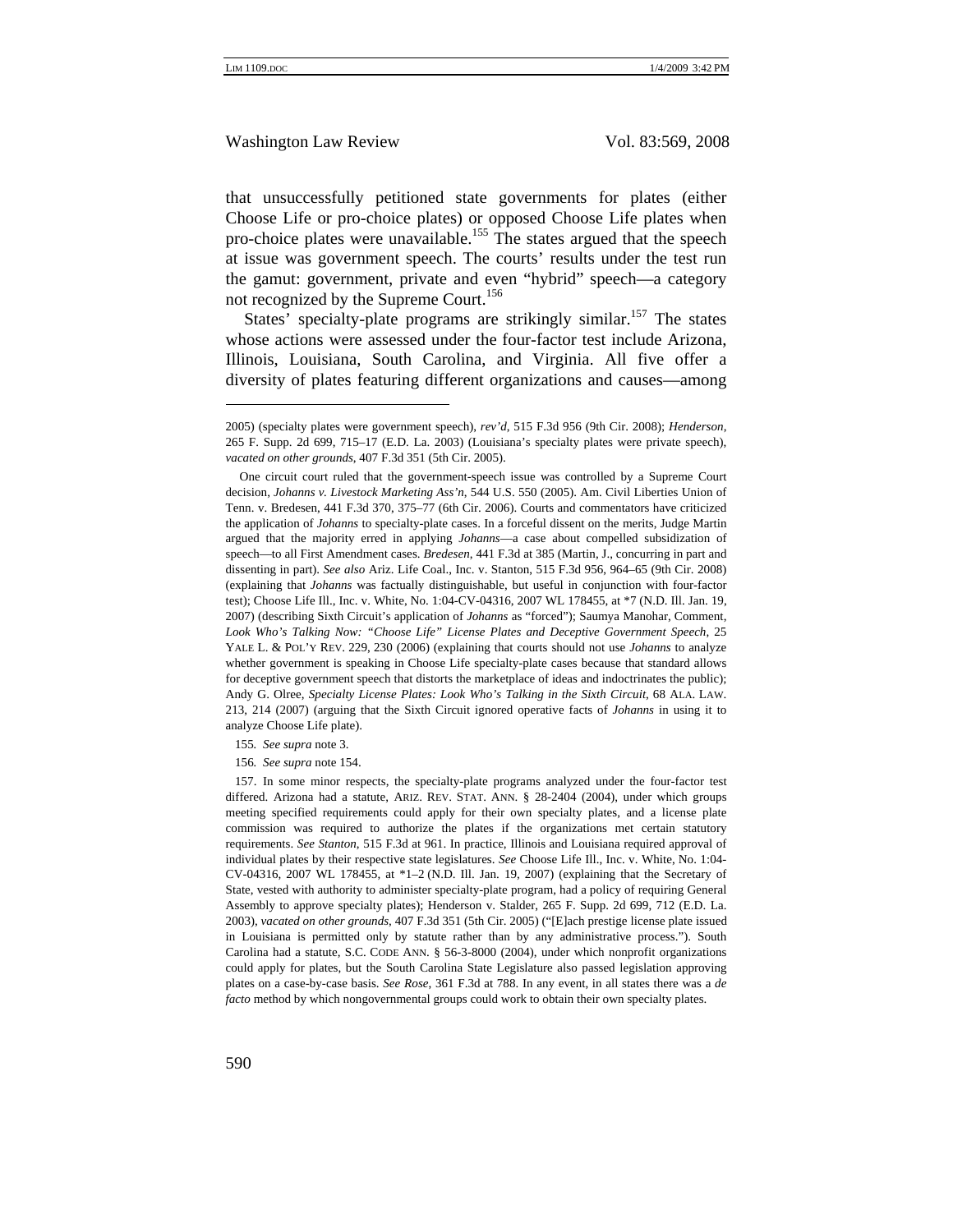them, colleges and universities (and fraternities and sororities), sports teams, professions, and military and veterans groups.<sup>158</sup> Some plates support state causes, such as wildlife and public education.<sup>159</sup> All five states also offer plates featuring the slogans and emblems of nongovernmental groups, like the Wildlife Conservation Council in Arizona,<sup>160</sup> the Eagle Scouts in Illinois,<sup>161</sup> the Knights of Columbus in Louisiana,  $^{162}$  the Sons of the Confederate Veterans in South Carolina,  $^{163}$ and the Shriners in Virginia.<sup>164</sup> States generally earmark a portion of the specialty-plate fee for the cause or organization featured on the plate.<sup>165</sup>

The specialty-plate cases took place against the backdrop of *Wooley* 

<sup>158</sup>*. See* Ariz. Dep't of Transp., Motor Vehicle Div., http://www.azdot.gov/mvd/vehicle/ mvdplate.asp (last visited Sept. 25, 2008) (Arizona specialty plates), *permanent copy available at*  http://www.law.washington.edu/wlr/notes/83washlrev569n158a.pdf; CyberDriveIllinois, Specialty License Plates, http://www.cyberdriveillinois.com/departments/vehicles/license\_plate\_guide/ specialty\_plates/home.html (last visited Sept. 25, 2008) (Illinois specialty plates), *permanent copy available at* http://www.law.washington.edu/wlr/notes/83washlrev569n158b.pdf; La. Office of Motor Vehicles, Louisiana Special Plate Display, http://omv.dps.state.la.us/Special%20Plates/ SpecialPlates\_display.asp (last visited Sept. 25, 2008) (Louisiana specialty plates), *permanent copy available at* http://www.law.washington.edu/wlr/notes/83washlrev569n158c.pdf; S.C. Dep't of Motor Vehicles, SCDMV Online: Specialty Plates, http://www.scdmvonline.com/ VehPlateSpecialty.aspx (last visited Sept. 25, 2008) (South Carolina specialty plates), *permanent copy available at* http://www.law.washington.edu/wlr/notes/83washlrev569n158d.pdf; Va. Dep't of Motor Vehicles, Commonwealth of Virginia Department of Motor Vehicles, http://www.dmv.state.va.us/webdoc/citizen/vehicles/plate\_search.asp (last visited Sept. 25, 2008) (Virginia specialty plates), *permanent copy available at* http://www.law.washington.edu/wlr/ notes/83washlrev569n158e.pdf.

<sup>159</sup>*. See id*.

<sup>160.</sup> Motor Vehicle Div., Ariz. Dep't of Transp., Motor Vehicle Div., http://www.azdot.gov/ mvd/vehicle/mvdplate.asp#WC (last visited Sept. 25, 2008) (Wildlife Conservation specialty plate), *permanent copy available at* http://www.law.washington.edu/wlr/notes/83washlrev569n160.pdf.

<sup>161.</sup> CyberDriveIllinois, Eagle Scout, http://www.cyberdriveillinois.com/departments/vehicles/ license\_plate\_guide/specialty\_plates/eaglescout.html (last visited Sept. 25, 2008) (Eagle Scout specialty plate), *permanent copy available at* http://www.law.washington.edu/wlr/notes/ 83washlrev569n161.pdf.

<sup>162.</sup> La. Office of Motor Vehicles, *supra* note 158.

<sup>163.</sup> S.C. Dep't of Motor Vehicles, *supra* note 158.

<sup>164.</sup> Va. Dep't of Motor Vehicles, Commonwealth of Virginia Department of Motor Vehicles, http://www.dmv.state.va.us/exec/vehicle/splates/info.asp?idnm=SHR (last visited Sept. 25, 2008) (Shriner specialty plate), *permanent copy available at* http://www.law.washington.edu/wlr/notes/ 83washlrev569n164.pdf.

<sup>165</sup>*. See supra* note 158. For example, in Arizona, a portion of the White Mountain Apache Tribe plate goes to the Tribe for traffic control devices. http://www.azdot.gov/mvd/vehicle/ mvdplate.asp#WhiteMountain (last visited Sept. 25, 2008, *permanent copy available at*  http://www.law.washington.edu/wlr/notes/83washlrev569n165.pdf.). In Illinois, a portion of the Eagle Scout plate goes to the Boy Scout and Girl Scout Fund. CyberDriveIllinois, *supra* note 161.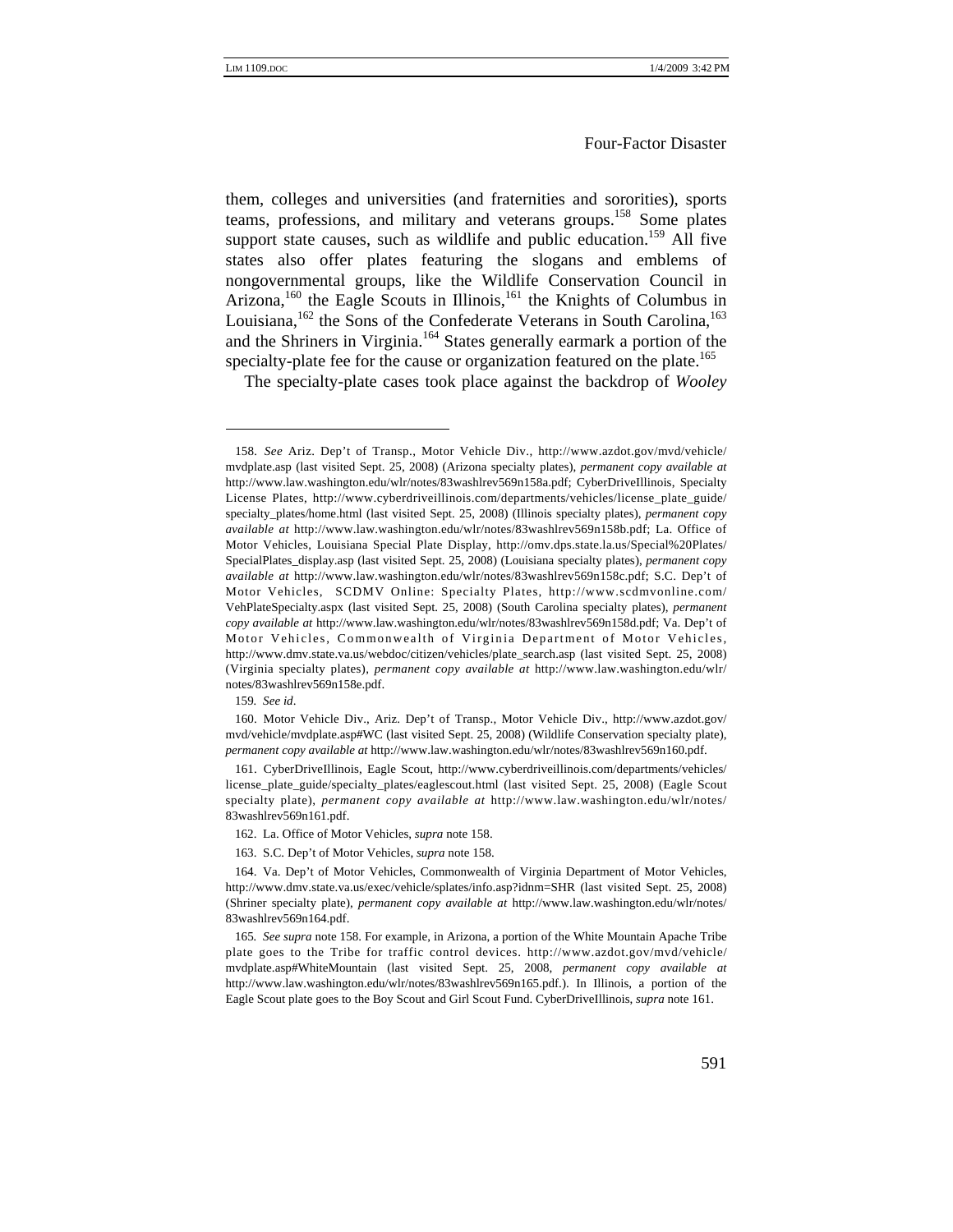*v. Maynard*, 166 a First Amendment case involving license plates. New Hampshire made it a misdemeanor to knowingly obscure "the figures or letters on any number plate," $167$  including the state motto—"Live Free or Die."<sup>168</sup> George Maynard, a Jehovah's Witness, found the motto repugnant to his beliefs, so he covered it.<sup>169</sup> After three convictions and fifteen days in jail, Maynard filed a civil-rights claim asking the federal courts to enjoin New Hampshire from prosecuting him.<sup>170</sup> The Court implicitly held that messages on license plates involve private-speech interests, describing the statute as "forc[ing] an individual . . . to be an instrument for fostering public adherence to an ideological point of view he finds unacceptable."<sup>171</sup>

Relying in part on *Wooley*, courts in specialty-plate cases have applied the four-factor test to reach three different conclusions. In *Arizona Life Coalition, Inc. v. Stanton*, 172 Life Coalition alleged that the State had denied its application for a plate because of the group's prolife stance.<sup>173</sup> The Ninth Circuit found that all four factors weighed in favor of private speech.<sup>174</sup> The court agreed with Life Coalition that the program's central purpose was to offer drivers the opportunity "to identify themselves with individualized messages" and "to benefit worthy organizations financially."<sup>175</sup> The editorial-control factor weighed in favor of private speech because "the idea of a 'Choose Life' license plate originated with Life Coalition."176 The literal-speaker factor was a closer call—the government owned the plates, but *Wooley*  indicated that messages on the plates implicated private-speech

<sup>166. 430</sup> U.S. 705 (1977).

<sup>167</sup>*. Id.* at 707 (quoting N.H. REV. STAT. ANN. § 262:27-c (1975)).

<sup>168</sup>*. Id.* (citing State v. Hoskin, 295 A.2d 454 (N.H. Sup. Ct. 1972)).

<sup>169</sup>*. Id.* at 707–08.

<sup>170</sup>*. Id.* at 708–09. Maynard could have avoided time in jail by paying fines totaling \$75, but he refused to pay them as a matter of conscience. *Id*.

<sup>171</sup>*. Id.* at 715. The Court concluded that the State's claimed interests in facilitating the identification of passenger vehicles and promoting an appreciation of history, individualism, and state pride did not outweigh an individual's First Amendment right to refuse to be a courier for the State's message. *Id.* at 716–17.

<sup>172. 515</sup> F.3d 956 (9th Cir. 2008).

<sup>173.</sup> Brief of Appellants at 31–38, Ariz. Life Coal., Inc. v. Stanton, 515 F.3d 956 (9th Cir. 2008) (No. 05-16971), 2006 WL 3032960.

<sup>174</sup>*. Stanton*, 515 F.3d at 965–68. The court supplemented the four-factor test with the Supreme Court's analysis in *Johanns v. Livestock Marketing Ass'n*, 544 U.S. 550 (2005). *See id.* at 965.

<sup>175</sup>*. Id.* (internal quotations omitted).

<sup>176</sup>*. Id.* at 966.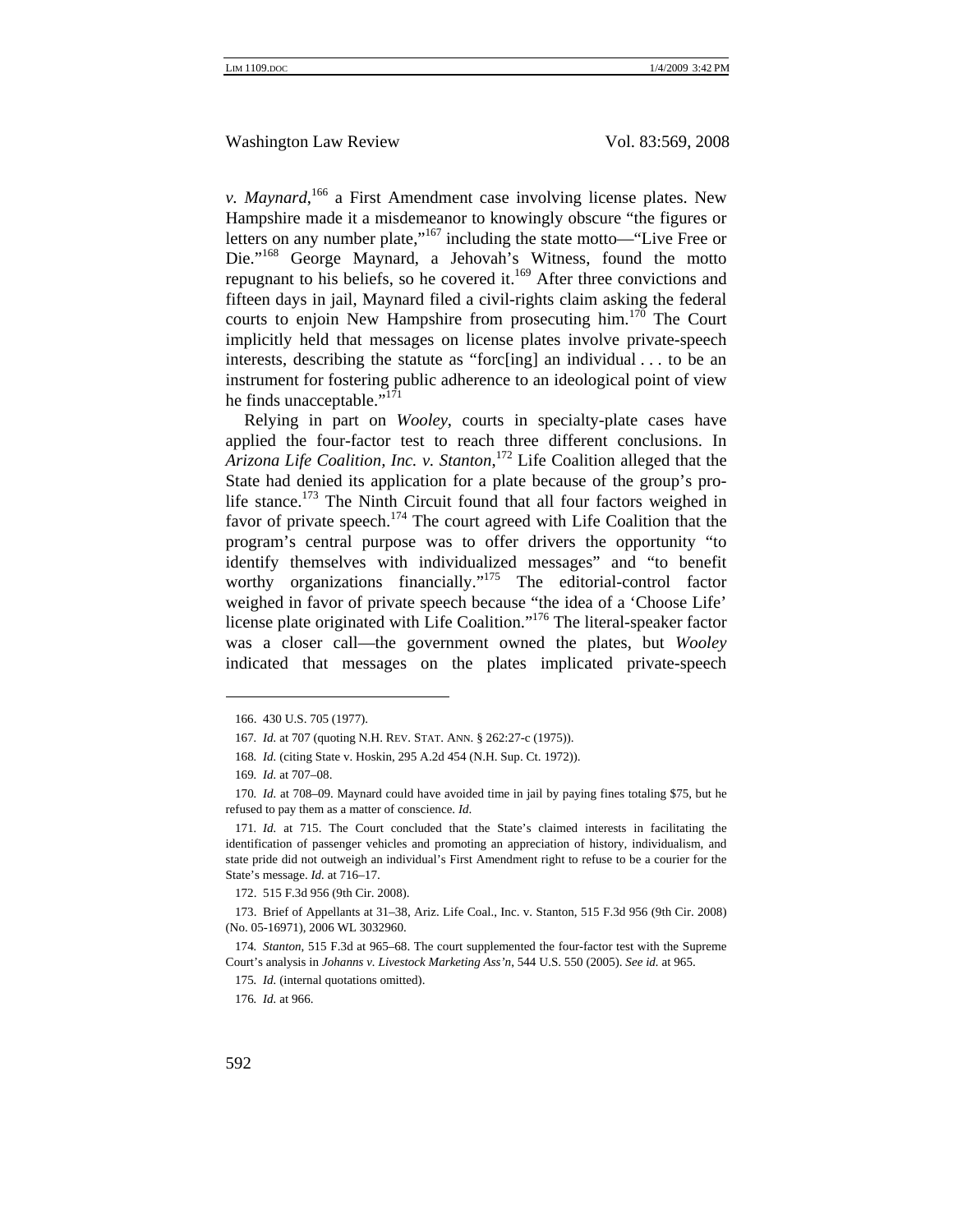interests.177 The factor ultimately weighed in favor of private speech because Life Coalition's logo, showing the faces of two young children, would be displayed on the license plate.<sup>178</sup> Finally, Life Coalition bore ultimate responsibility for the speech because it had taken "the affirmative step of submitting an application." $179$ 

The Ninth Circuit's finding of private speech reversed the district court, which found all four factors to weigh in favor of government speech.<sup>180</sup> The district court had reasoned that because the license plates existed primarily to identify vehicles and their drivers, and "Arizona determine[d] the efficacy of license plate messages," the program's primary purpose weighed in favor of government speech.<sup>181</sup> The State exercised editorial control by limiting participation to groups that met certain requirements.<sup>182</sup> The district court analyzed the literal-speaker and ultimate-responsibility factors together, finding they weighed in favor of government speech because Arizona "control[led] the type of organization allowed and the substance that the organization trie[d] to promote."<sup>183</sup>

Finally, in *Planned Parenthood of South Carolina, Inc. v. Rose*, <sup>184</sup> the Fourth Circuit considered a South Carolina statute that authorized prolife plates but not pro-choice plates.<sup>185</sup> The court concluded that the plates constituted "hybrid speech"—a category not recognized by the Supreme Court.<sup>186</sup> Judge M. Blane Michael analyzed the speech using the four-factor test, finding the primary-purpose and editorial-control

185*. Id.* at 787–88.

186. Each judge of the three-judge panel, writing separately, found that the plates were hybrid speech, although for different reasons. *See id.* at 787–801. *See also* Women's Resource Network v. Gourley, 305 F. Supp. 2d 1145, 1161 (E.D. Cal. 2004) ("It is pellucid that the speech on the license plates authorized by these statutes 'is neither exclusively that of the private individuals nor exclusively that of the government, but, rather, hybrid speech of both.'" (quoting Sons of Confederate Veterans, Inc. v. Comm'r of Va. Dep't of Motor Vehicles, 305 F.3d 241, 245 (4th Cir. 2002) (Luttig, J., respecting denial of rehearing en banc))).

<sup>177</sup>*. See id.* at 966–67.

<sup>178</sup>*. See id.* at 967.

<sup>179</sup>*. Id.* at 968.

<sup>180.</sup> Ariz. Life Coal., Inc. v. Stanton, No. 2:03-CV-01691, 2005 WL 2412811, at \*3–6 (D. Ariz. Sept. 26, 2005).

<sup>181</sup>*. See id.* at \*3–4.

<sup>182</sup>*. See id.* at \*4–5.

<sup>183</sup>*. Id.* at \*6.

<sup>184. 361</sup> F.3d 786 (4th Cir. 2004).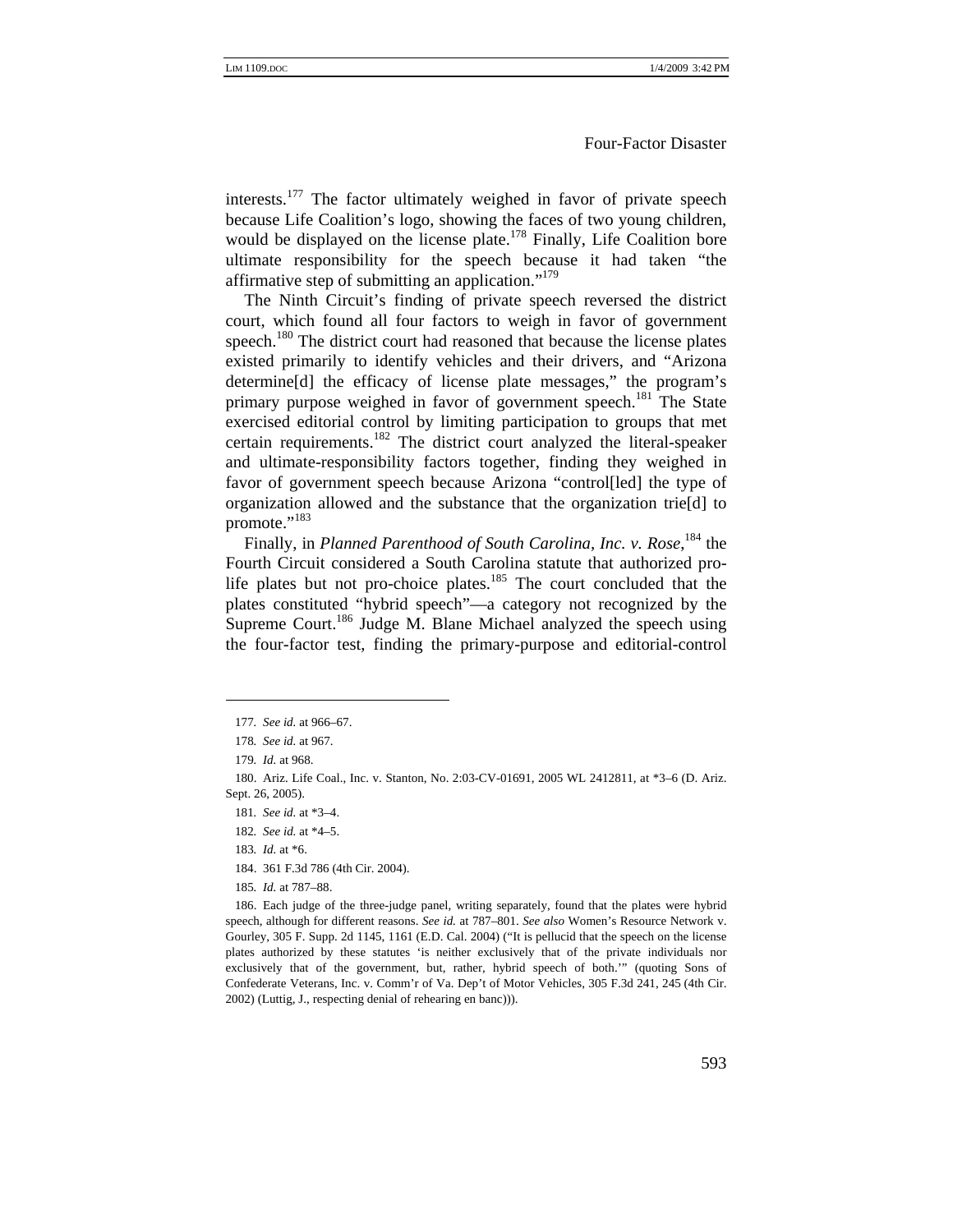factors to weigh in favor of government speech, $187$  while the literalspeaker and ultimate-responsibility factors fell on the private-speech side of the scale.188 The central purpose of the program was "to promote the State's preference for the pro-life position."<sup>189</sup> The State exercised editorial control because the idea "originated with the State, and the legislature determined that the plate will bear the message 'Choose Life.<sup>""190</sup> Judge Michael considered *Wooley* in analyzing the literalspeaker factor, and concluded that "the specialty plate gives private individuals the option to identify with, purchase, and display one of the authorized messages."191 The driver exercised ultimate control over the speech because "the private individual chooses to spend additional money to obtain the plate and display its pro-life message on her vehicle."192 While the court could not agree on a rationale, it unanimously held that the statute violated the First Amendment.<sup>193</sup>

#### *C. The Four-Factor Test Applied to* Rust v. Sullivan *Produces a Result Inconsistent with Supreme Court Precedent*

An assessment of the facts of *Rust v. Sullivan* under the four-factor test produces a result inconsistent with the Supreme Court's decision in that case, the "fountainhead" of the government-speech doctrine.<sup>194</sup> The Court has described *Rust* as relying upon a finding of government speech, $195$  but the four-factor test points to a finding of private speech. The application of the four-factor test in the facts of *Rust* is not straightforward for all factors, but the test can be applied to produce such a finding.

At the outset, it is important to identify the precise speech at issue: counseling by recipient healthcare providers that touches upon

195*. See supra* note 51.

<sup>187.</sup> Planned Parenthood of S.C., Inc. v. Rose, 361 F.3d 786, 793 (4th Cir. 2004).

<sup>188</sup>*. Id.* at 793–94.

<sup>189</sup>*. Id.* at 793.

<sup>190</sup>*. Id.*

<sup>191</sup>*. Id.* at 794.

<sup>192</sup>*. Id.*

<sup>193</sup>*. See id*. at 799.

<sup>194.</sup> Note, *The Curious Relationship Between the Compelled Speech and Government Speech Doctrines*, 117 HARV. L. REV. 2411, 2411 (2004) (citing Legal Servs. Corp. v. Velazquez, 531 U.S. 533, 541 (2001) and Rosenberger v. Rector & Visitors of Univ. of Va., 515 U.S. 819, 833 (1995) as "cases that have subsequently identified *Rust* as the fountainhead of the government speech doctrine").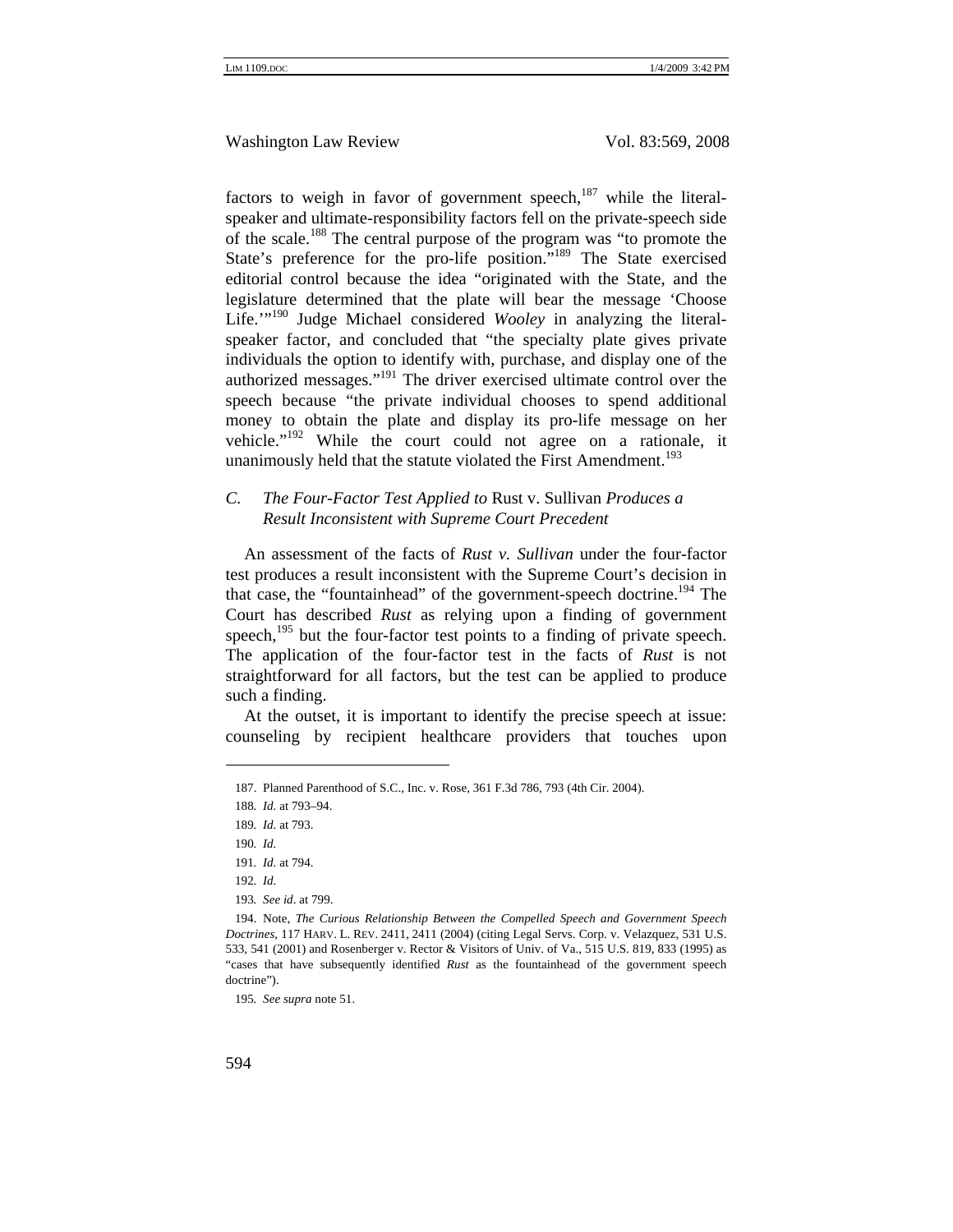abortion.196 The government gave providers broad discretion to counsel their patients on family-planning techniques but prohibited them from discussing abortion.<sup>197</sup> The providers argued that the specific regulations proscribing abortion-related counseling violated their First Amendment rights,  $198$  an argument the Court rejected.<sup>199</sup>

Three of the four factors weigh in favor of private speech. First, the program's central purpose weighs in favor of private speech. The legislation creating the program authorizes the Secretary of Health and Human Services "to assist in the establishment and operation of voluntary family planning projects which shall offer a broad range of acceptable and effective family planning methods and services (including natural family planning methods, infertility services, and services for adolescents)."<sup>200</sup> Though this does not clearly weigh in favor of government speech or private speech, the central purpose of Title X does not have to do with supporting a specific government message. One court, where the central purpose did not clearly weigh in either direction but it was apparent that the central purpose was not to promote the views of the government, held that the factor weighed against finding government speech.<sup>201</sup>

Second, the editorial-control factor weighs in favor of government speech. Although the government largely vests editorial control of family-planning techniques in the providers, the specific restriction on counseling regarding abortion constituted a strict control on the speech at issue.

The literal-speaker factor weighs heavily in favor of private speech, because the literal speakers (in this case, they *are* identifiable) are the providers who counsel their patients.

Finally, the ultimate-responsibility factor also weighs heavily in favor of private speech. Healthcare providers bear the ultimate responsibility for the counseling and care they give to their patients. They are bound to their patients by legal and ethical rules, and the federal government does

<sup>196</sup>*. See* Rust v. Sullivan, 500 U.S. 173, 192 (1991). *See also* discussion *supra* text accompanying notes 44–53.

<sup>197</sup>*. See id*. at 178–81.

<sup>198.</sup> Brief for Petitioners at 13, *Rust*, 500 U.S. 173 (1991) (Nos. 89-1391, 89-1392), 1990 WL 10012648.

<sup>199</sup>*. See Rust*, 500 U.S. at 192.

<sup>200. 42</sup> U.S.C. § 300 (2005).

<sup>201</sup>*. See* Chiras v. Miller, No. 3:03-CV-02651, 2004 WL 1660388, at \*6 (N.D. Tex. July 23, 2004).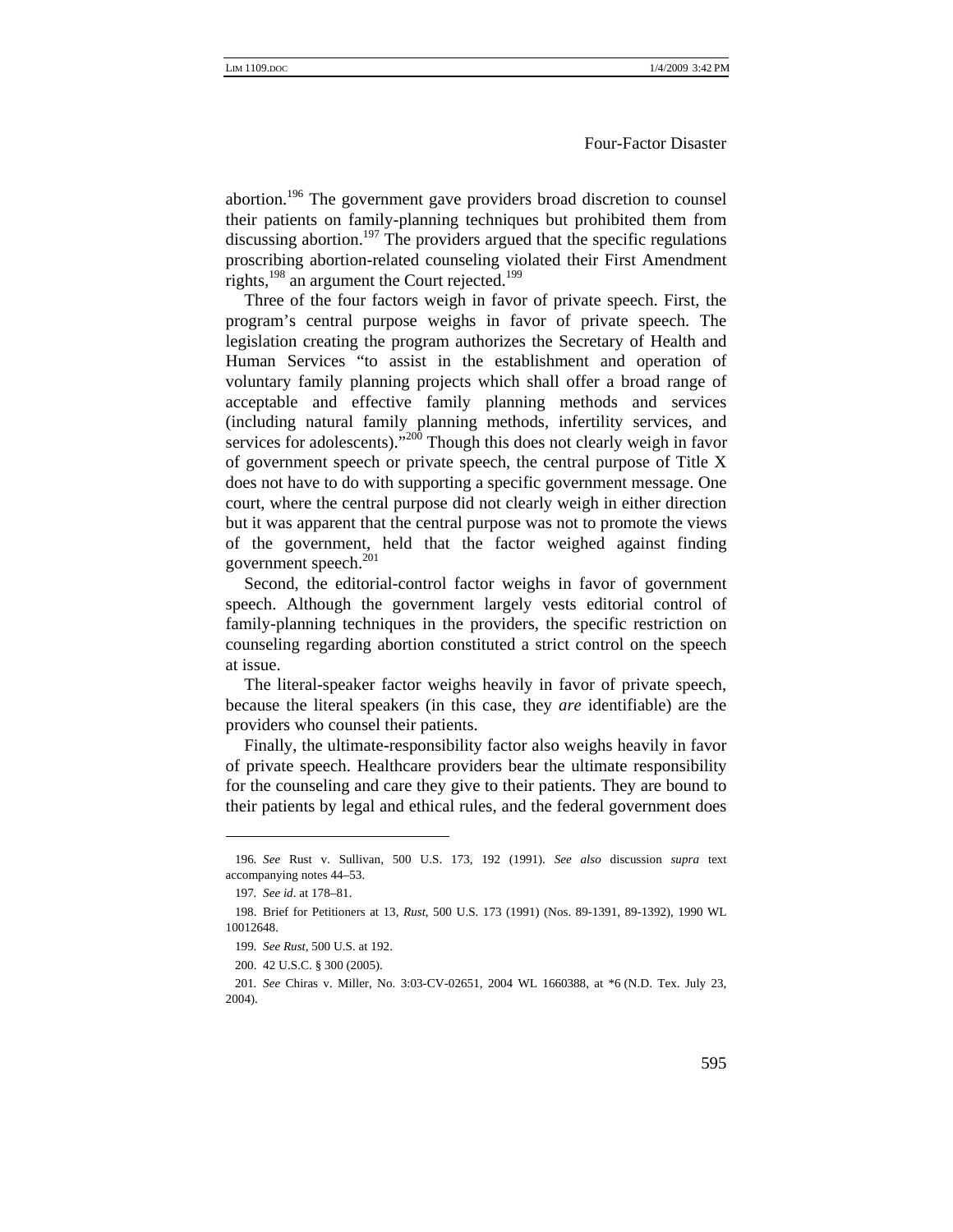not indemnify healthcare providers against suits arising under projects funded by Title  $X^{202}$ 

On balance, the factors weigh in favor of private speech, a result directly at odds with Supreme Court precedent. That the four-factor test can be applied to produce this result demonstrates its unreliability as a test to distinguish government speech from private speech.

#### **CONCLUSION**

The government-speech doctrine exists because government must speak to function. The Supreme Court has explained what government can do when it is speaking, but not how to tell whether it is speaking. Confronted with this lack of guidance, several federal courts have used a four-factor test born from one court's analysis in a public-broadcasting case. Courts should abandon this test. Its factors are inherently malleable, and courts apply them inconsistently. It also produces a result contrary to Supreme Court precedent in one of the Court's few government-speech cases, *Rust v. Sullivan.* 

This Comment does not propose an alternative means of assessing whether speech is government or private. But as courts work to craft a better approach, they must consider that distinct principles underlie two lines of cases. *Rust*, *Velazquez*, and *Rosenberger* articulate the rationale and some limits of the government-speech doctrine. *Rust* allows government to express its own viewpoint to the exclusion of others; *Velazquez* prohibits government from simultaneously facilitating and controlling private speech; and *Rosenberger* prohibits government from creating a forum for a diversity of private speakers and then excluding a speaker from that forum because of his or her viewpoint. *Finley*, *Forbes*, and *ALA* describe government programs not bound by forum principles—those programs that necessarily require government to choose between private speakers. Government officials administering those programs, however, are still subject to the First Amendment requirement of viewpoint-neutrality; they cannot discriminate against particular private speakers because of viewpoint.

The distinction between the two lines of cases is important. Whereas the *Rust* line expressly pertains to the boundaries of government speech, the *Finley* line describes government programs that implicate private

<sup>202.</sup> Letter from Evelyn M. Kappeler, Acting Director, Office of Population Affairs, U.S. Department of Health & Human Services, to author (Oct. 28, 2008), *available at* http://www.law.washington.edu/wlr/notes/83washlrev569n202.pdf.